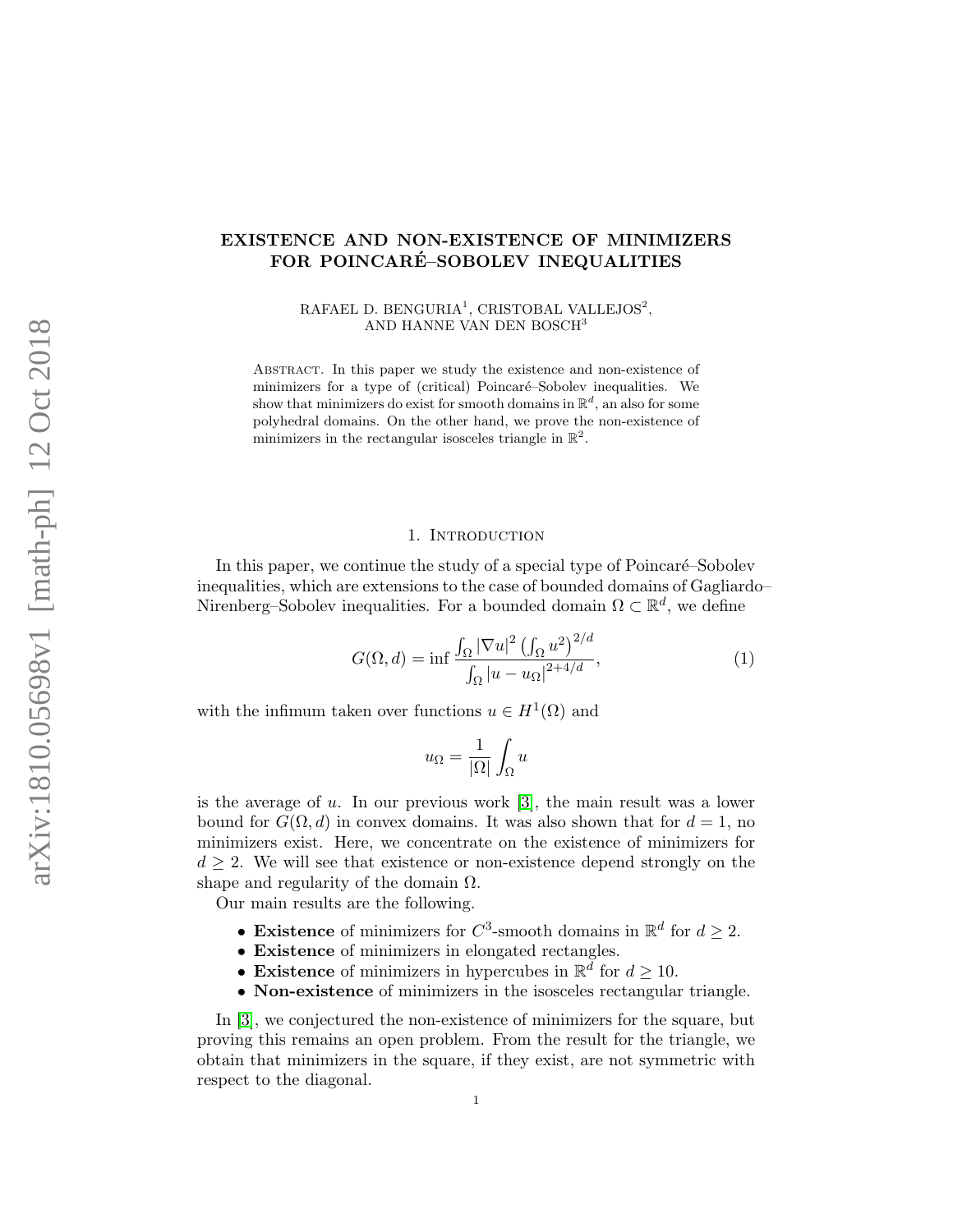The inequality corresponding to [\(1\)](#page-0-0) in the whole of  $\mathbb{R}_d$  is the Gagliardo– Nirenberg–Sobolev inequality (also known as Moser's inequality)

<span id="page-1-0"></span>
$$
\int_{\mathbb{R}^d} |\nabla u|^2 \ge G(d) \left( \int_{\mathbb{R}^d} u^2 \right)^{-2/d} \int_{\mathbb{R}^d} u^{2(1+2/d)},\tag{2}
$$

where  $G(d)$  is the sharp constant. In this case, it is well known that minimizers exist and are unique up to translations, scalings and space dilations.

The main tool to establish both existence and non-existence of minimizers is a treshold for the loss of compactness (in the spirit of Brezis and Lieb [\[4,](#page-18-1) Section 4.B]). For smooth domains, loss of compactness can only be due to concentration on the boundary.

<span id="page-1-1"></span>**Theorem 1.1.** For a bounded  $C^2$ -domain  $\Omega \subset \mathbb{R}^d$ , define  $G(\Omega, d)$  as in [\(1\)](#page-0-0) and let  $G(d)$  be the sharp constant in  $(2)$ . Then

$$
G(\Omega, d) \le G(d)/2^{2/d}
$$

and if the inequality is strict, a minimizer exists.

If the domain is not smooth, loss of compactness can be due to concentration at corners or edges. For simplicity, we state this result only for planar domains.

<span id="page-1-2"></span>**Theorem 1.2.** Let  $\Omega \subset \mathbb{R}^2$  be a bounded planar domain, piecewise  $C^2$  and with finitely many corners of interior angles  $0 < \alpha_j \leq 2\pi$ ,  $j = 1, \ldots, N$ . Assume for simplicity that  $\partial\Omega$  does not have self-intersections. Define  $G(\Omega, d)$ as in [\(1\)](#page-0-0) and let  $G(d)$  be the sharp constant in [\(2\)](#page-1-0). Then

$$
G(\Omega, 2) \leq G(2) \frac{1}{2\pi} \min(\pi, \alpha_1, \cdots, \alpha_N)
$$

and if the inequality is strict, a minimizer exists.

In [\[3\]](#page-18-0), the analogue of Theorems [1.1](#page-1-1) and [1.2](#page-1-2) was proven for the special case  $\Omega = [0, 1]^d$ . Although the heuristic idea remains the same, the proof given there relied on a rearrangement inequality that is only valid in cubes or polygons. Here, we give a different proof using localization with a wellchosen partition of unity.

Theorems [1.1](#page-1-1) and [1.2](#page-1-2) will be proven in Section [2.](#page-2-0) The proof of existence of minimizers for  $C^3$ -smooth domains in  $d \geq 2$  is contained in Section [3.](#page-9-0) Here, the idea is to construct competitors by concentrating the minimizer of the problem in  $\mathbb{R}^d$  at a suitable boundary point and obtain the sign of the next to leading order in the expansion of the quotient [\(1\)](#page-0-0). This strategy goes back to the original work of Brezis-Nirenberg [\[5\]](#page-18-2). Its use in the present context was suggested to us by Rupert Frank. Contrary to the case of [\[5\]](#page-18-2), in this paper we expand near a boundary point. Such expansions are common in the literature on Partial Differential Equations, see for instance [\[8,](#page-19-0) [7\]](#page-19-1) and references therein.

The proof of non-existence of minimizers for the rectangular isosceles triangle, based on Theorem [1.2](#page-1-2) and symmetry considerations, is in Section [4.](#page-14-0)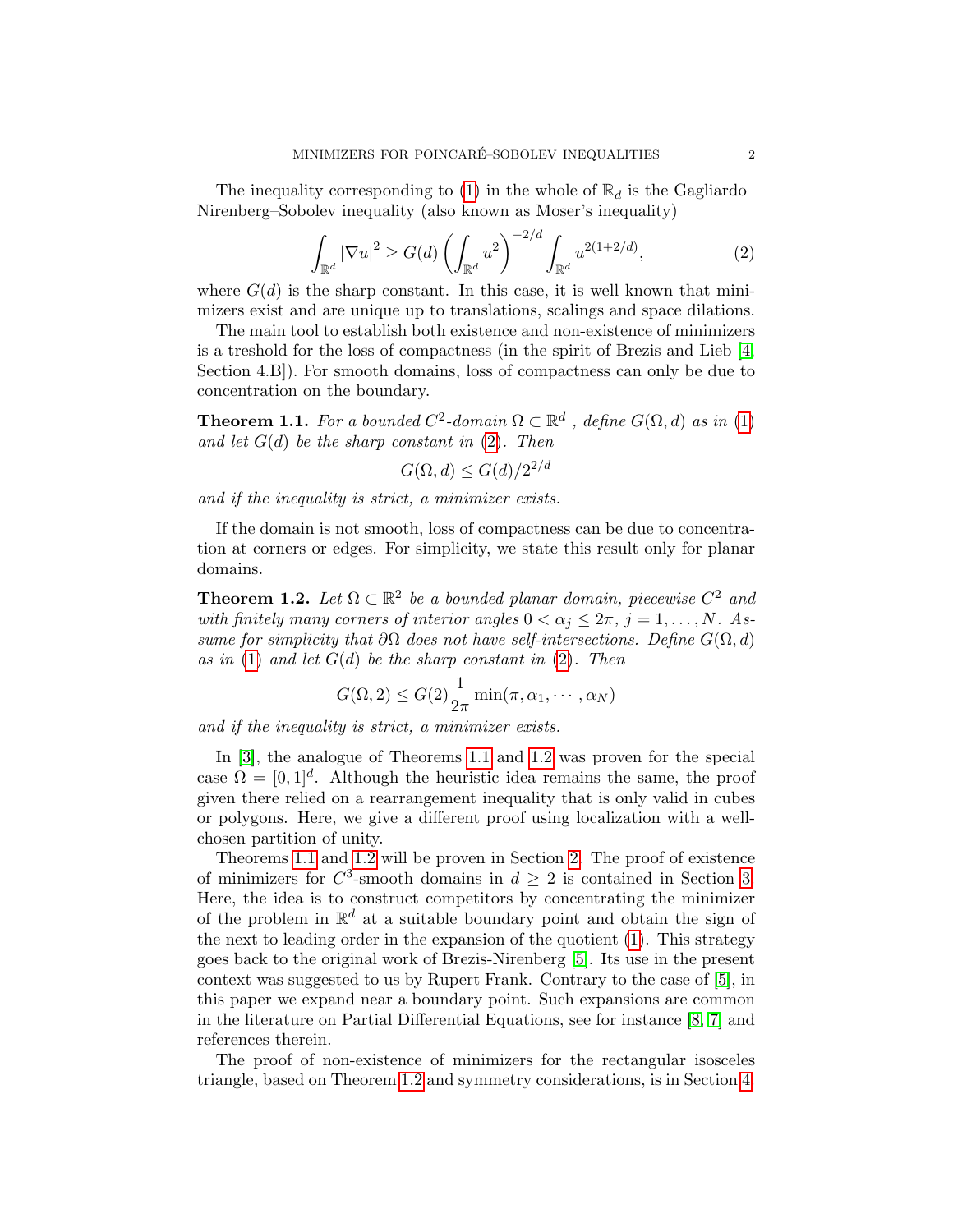The final section [5](#page-15-0) contains the proofs of existence for rectangles in  $d = 2$ and hypercubes in  $d \geq 10$ .

The examples we give show that existence or non-existence of minimizers depend in a non-trivial way on the geometry of the boundary of the domain. This is because the problem is precisely scale invariant. In the appendix, we show explicitly that, for the generalized problem

$$
G_p(\Omega,d)=\inf_{H^1(\Omega)}\frac{\int_{\Omega}|\nabla u|^2\left(\int_{\Omega}u^2\right)^p}{\int_{\Omega}|u-u_{\Omega}|^{2+2p}},\quad 0\leq p\leq 2/(d-2)
$$

minimizers exist for  $p < 2/d$  and do not exist for  $p > 2/d$ .

### 2. Compactness treshold

<span id="page-2-0"></span>In this section, we prove Theorems [1.1](#page-1-1) and [1.2.](#page-1-2) Before going into the details, let us quickly sketch the philosophy. The upper bound is easy by constructing a sequence of test functions consisting of the minimizer of the problem in  $\mathbb{R}^d$  concentrating at a boundary point (respectively the corner of smallest opening).

Then, we prove that non-existence of a minimizer implies the reverse inequality. In order to do so, we observe that non-existence can only be due to concentration of minimizing sequence. We localize the concentrating sequence at a suitable scale and pass to the model problem on a cone by straightening the boundary. For smooth domains, all model problems are the same and give the constant for the halfspace. For the curvilinear polygon, some points give different constants, but the smallest one is given by the smallest angle.

The following lemma takes care of the localization, which does not require regularity of the boundary or the specific exponent  $p = 2/d$ .

<span id="page-2-1"></span>**Lemma 2.1** (Localization). Fix  $\delta > \eta > 0$ , and  $p \in (0, 2/(d-2))$ . For all  $v \in H^1(\Omega)$  with  $||v||_{L^2} = 1$ , we have

$$
\int_{\Omega} |\nabla v|^2 \ge G_p(\Omega, d, 2\sqrt{d\delta})(1 - C\eta \delta^{-1}) \int_{\Omega} |v|^{2+p} - C\eta^{-2},\tag{3}
$$

where  $C$  is a constant depending only on  $p, d$  and

<span id="page-2-2"></span>
$$
G_p(\Omega, d, \delta) = \min_{s \in \mathbb{R}^d} \inf_{v \in H_0^1(B(s, \delta))} \frac{\int_{\Omega} |\nabla v|^2 \left(\int_{\Omega} v^2\right)^p}{\int_{\Omega} |v|^{2+2p}},\tag{4}
$$

with the convention that the quotient equals  $+\infty$  if the denominator equals zero.

*Proof.* We localize in cubes of size  $\delta$  with a smooth cut-off varying on lengths  $\eta$ . Explicitly, we make the following construction. Fix a smooth nonincreasing function  $\phi : \mathbb{R} \mapsto [0, 1]$  such that  $\phi(x) = 1$  for  $x \le -1/2$  and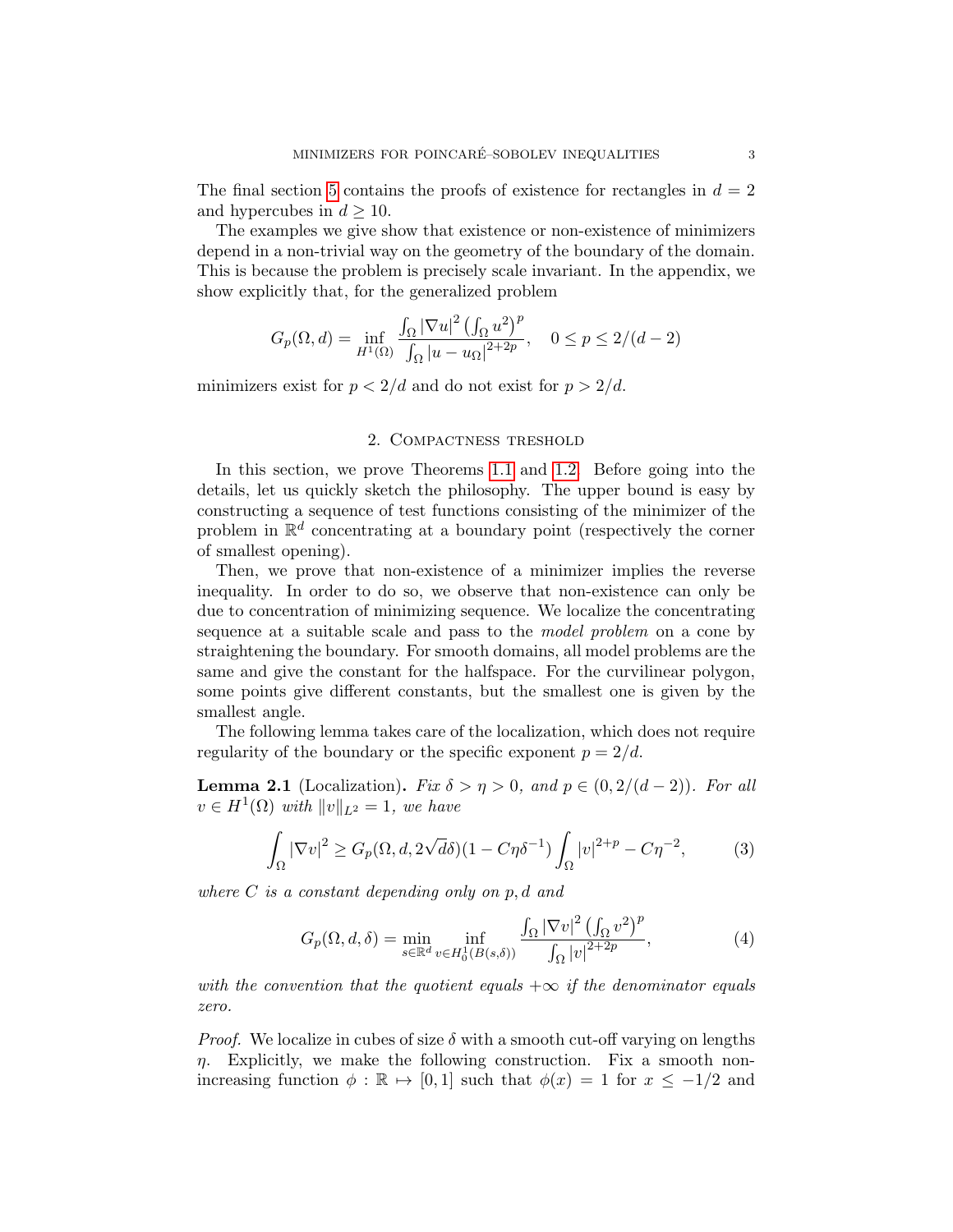$\phi(x) = 0$  for  $x \ge 1/2$ , and such that  $\phi(x)^2 + \phi(-x)^2 = 1$ . We define

$$
\chi(x) = \prod_{i=1}^d \phi\left(\frac{|x_i| - \delta}{\eta}\right).
$$

By induction on d, one can show that, since  $\delta > \eta$ 

$$
1(x) = \sum_{k \in \mathbb{Z}^d} \chi^2(x - 2\delta k).
$$

For  $k \in \mathbb{Z}^d$ , we define  $\chi_k(x) = \chi(x - 2\delta k)$  and  $v_k = \chi_k v$ . From this point on, C will denote a constant depending on the choice of  $\phi$ , and the dimension d.

By the IMS formula (see [\[6,](#page-18-3) Theorem 3.1] or the original research papers  $[9, 11, 12, 13]$  $[9, 11, 12, 13]$  $[9, 11, 12, 13]$  $[9, 11, 12, 13]$ , we have

$$
\int_{\Omega} |\nabla v| \ge \sum_{k \in \mathbb{Z}^d} \int_{\Omega \cap \text{supp } (\chi_k)} \left( |\nabla v_k|^2 - \frac{C}{\eta^2} v^2 \right) \le \sum_{k \in \mathbb{Z}^d} \int_{\Omega} |\nabla v_k|^2 - \frac{C}{\eta^2}
$$

where we have bounded  $|\nabla \chi| \leq C\eta^{-1}$  and used the fact that a fixed point x is in the support of at most  $2^d$  cut-off functions, and finally the normalization of v By construction, supp  $v_k \subset B(\delta k, 2\sqrt{d\delta})$ , so

$$
\int_{\Omega} |\nabla v_k|^2 \left( \int_{\Omega} v_k^2 \right)^p \ge G_p(\Omega, d, 2\sqrt{d\delta}) \int_{\Omega} |v_k|^{2+2p}
$$

.

.

Combining with

$$
1 = \left(\int_{\Omega} v^2\right)^p \ge \left(\int_{\Omega} v_k^2\right)^p
$$

gives

$$
\int_{\Omega} |\nabla v|^2 \ge \sum_{k \in \mathbb{Z}^d} \left( \int_{\Omega} |\nabla v_k|^2 \left( \int_{\Omega} v_k^2 \right)^p \right) - \frac{C}{\eta^2}
$$
\n
$$
\ge G_p(\Omega, d, 2\sqrt{d\delta}) \left[ \int_{\Omega} |v|^{2+2p} - \int_{\Omega} |v|^{2+2p} \sum_{k \in \mathbb{Z}^d} \left( \chi_k^2 - \chi_k^{2+2p} \right) \right] - \frac{C}{\eta^2}
$$

In order to bound the first error term, we average over the position of the origin in  $[-\delta, \delta]^d$ , which corresponds to replacing  $\chi_k(x)$  by  $\chi_k(x - u)$ . We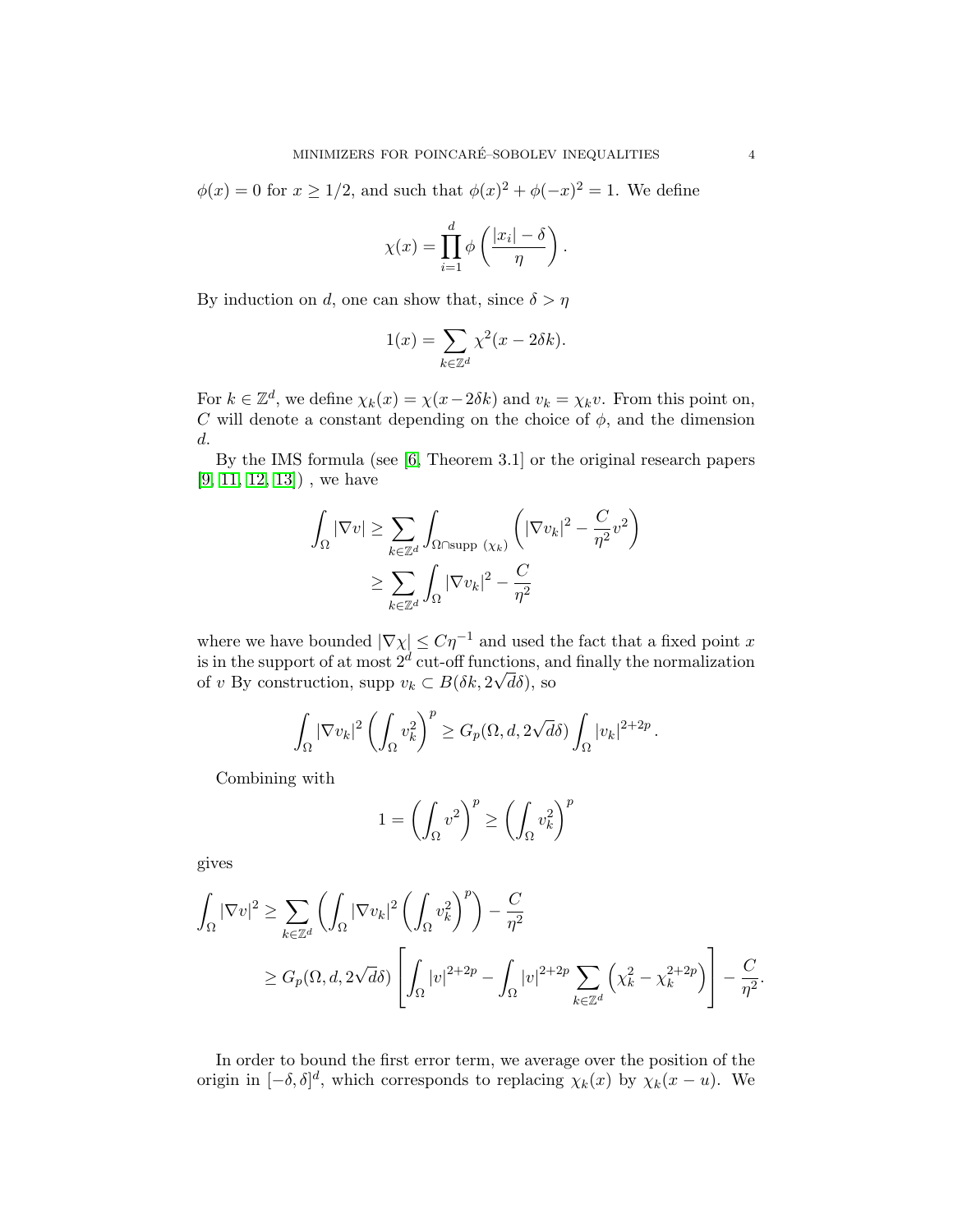bound

$$
\frac{1}{(2\delta)^d} \int_{[-\delta,\delta]^d} \left( \int_{\Omega} |v|^{2+2p} (x) \sum_{k \in \mathbb{Z}^d} \left( \chi_k^2(x-u) - \chi_k^{2+2p}(x-u) \right) dx \right) du
$$
  
\n
$$
= \frac{1}{(2\delta)^d} \int_{\Omega} |v|^{2+2p} (x) \left( \sum_{k \in \mathbb{Z}^d} \int_{[-\delta,\delta]^d} \left( \chi_k^2(x-u) - \chi_k^{2+2p}(x-u) \right) du \right) dx
$$
  
\n
$$
\leq \frac{2^d}{(2\delta)^d} \int_{\Omega} |v|^{2+2p} (x) dx \int_{\mathbb{R}^d} \left( \chi^2(y) - \chi^{2+2p}(y) \right) dy
$$
  
\n
$$
\leq C \frac{(\delta+\eta)^d - (\delta-\eta)^d}{(2\delta)^d} \int_{\Omega} |v|^{2+2p} (x) dx
$$
  
\n
$$
\leq C \frac{\eta}{\delta} \int_{\Omega} |v|^{2+2p} (x) dx.
$$

In the third line, we have used the fact that the point  $x$  is in the support of at most  $2<sup>d</sup>$  localization functions to get rid of the sum over k before changing variables. Finally, we use the fact that the support of  $\chi$  is included in  $[-\delta - \eta, \delta + \eta]^d$  and  $\chi = 1$  in  $[-\delta + \eta, \delta - \eta]^d$ . This concludes the proof of the lemma.  $\square$ 

Proof of Theorem [1.1.](#page-1-1) **Upper bound.** We center coordinates such that the origin is at the boundary and  $\Omega$  is contained in the halfspace  $\mathbb{R}^d_+$ . For  $\lambda \geq 1$ , we define

$$
u_{\lambda}(x) = \lambda^{d/2} g(\lambda x),
$$

where  $g$  is a minimizer for  $(2)$  centered at the origin. By scaling and radial symmetry, we find

$$
0 \leq |\Omega|^{-1} \int_{\Omega} u_{\lambda} \equiv \overline{u_{\lambda}} \leq C \lambda^{-d/2},
$$

$$
\int_{\Omega} u_{\lambda}^{2} \leq \frac{1}{2} \int_{\mathbb{R}^{d}} g^{2},
$$

$$
\int_{\Omega} |\nabla u_{\lambda}|^{2} \leq \lambda^{2} \frac{1}{2} \int_{\mathbb{R}^{d}} |\nabla g|^{2}.
$$

For the denominator, we first use convexity of  $t \mapsto t^{2+4/d}$ ,

$$
\int_{\Omega} |u_{\lambda} - \overline{u_{\lambda}}|^{2+4/d} \ge \int_{\Omega} u_{\lambda}^{2+4/d} - C \, \overline{u_{\lambda}} \int_{\Omega} u_{\lambda}^{1+4/d}
$$

$$
\ge \int_{\Omega} u_{\lambda}^{2+4/d} - C \lambda^{-d/2} \lambda^{2-d/2}
$$

We fix  $r_1 > 0$  such that  $\Omega \cap B(0, r_1)$  is the epigraph of a  $C^2$ -function h:  $\mathbb{R}^{d-1} \cap B(0,r_1) \mapsto \mathbb{R}_+$ , see Figure [1.](#page-5-0) By assumption, h vanishes to second order at 0. Upon taking a smaller  $r_1$ , we may also assume that  $h \leq r_1/2$ .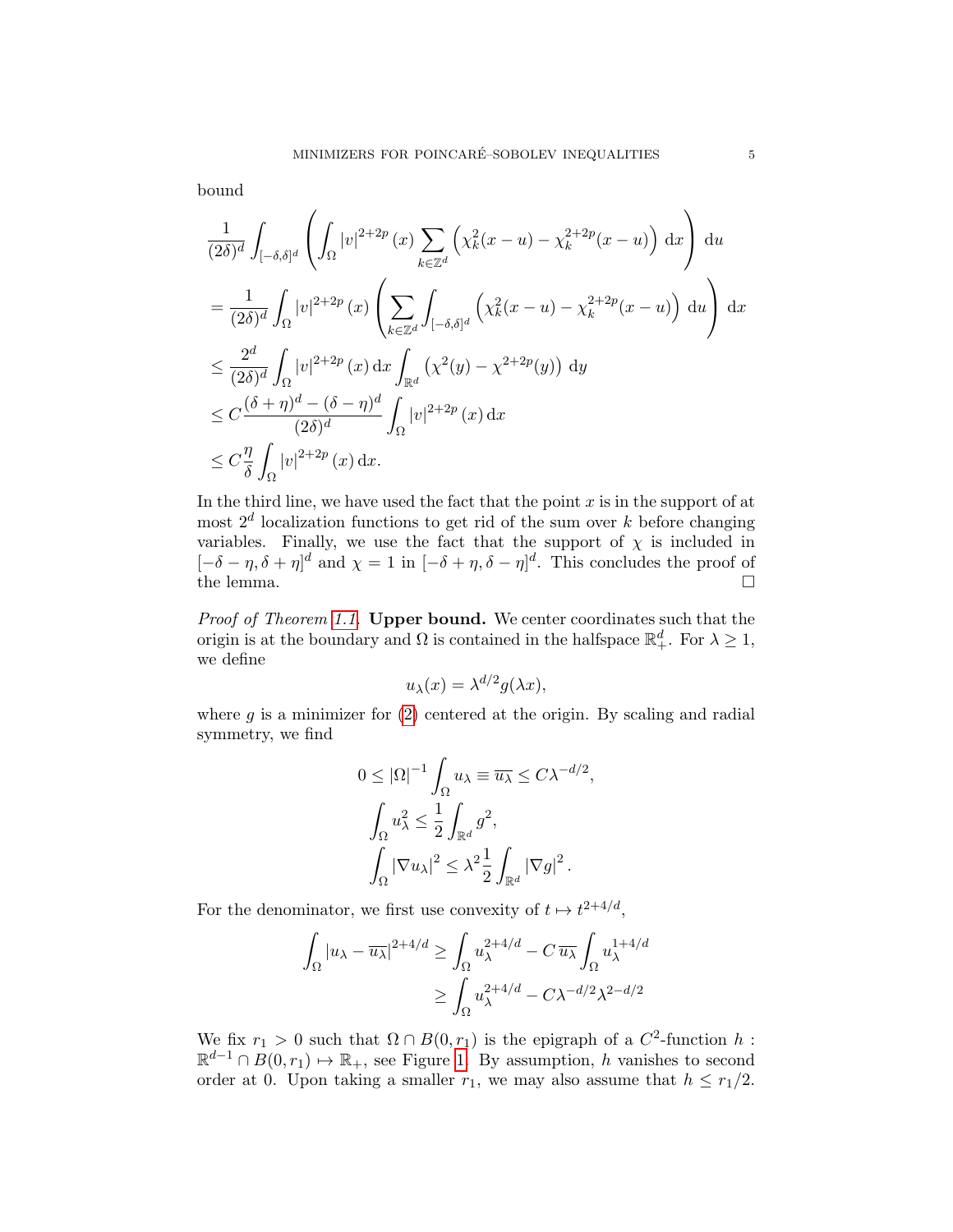MINIMIZERS FOR POINCARÉ–SOBOLEV INEQUALITIES  $\hfill 6$ 

<span id="page-5-0"></span>

FIGURE 1

Definition of coordinate transforms to straighten the boundary in the smooth case (left), or to map the boundary to a straight cone (right).

Then, we find

$$
\int_{\Omega \cap B(0,r_1)} u_{\lambda}^{2+4/d} \geq \lambda^{2+d} \int_{\mathbb{R}_+^d \cap B(0,r_1/2)} g^{2+4/d}(\lambda(x_1 + h(x_t)), \lambda x_t) \,dx_1 \,dx_t
$$

$$
= \lambda^2 \int_{\mathbb{R}_+^d \cap B(0,\lambda r_1/2)} g^{2+4/d}(x_1 + \lambda h(x_t/\lambda)), x_t) \,dx_1 \,dx_t
$$

$$
\geq \frac{\lambda^2}{2} \int_{B(0,\lambda r_1/2)} g^{2+4/d} - C\lambda \sup_{x_t \in B(0,r_1/2)} \left( |x_t|^{-2} h(x_t) \right) \int_{\mathbb{R}^d} |x|^2 |g'| (x) g^{1+4/d}(x) dx,
$$

where use the convention  $|g'| = |\nabla g| = |\partial_{|x|} g|$ . By the C<sup>2</sup>-regularity of the boundary,

$$
\sup_{x_t \in B(0,r_1/2)} |x_t|^{-2} h(x_t) \le C.
$$

Using the exponential decay of  $g$  we can bound

$$
\int_{\Omega} |u_{\lambda} - \overline{u_{\lambda}}|^{2+4/d} \ge \frac{\lambda^2}{2} \int_{\mathbb{R}^d} g^{2+4/d} - C\lambda.
$$

Thus, we obtain

$$
G(\Omega, d) \le \liminf_{\lambda \to \infty} \frac{\int_{\Omega} |\nabla u_{\lambda}|^2 \left(\int_{\Omega} u_{\lambda}^2\right)^{2/d}}{\int_{\Omega} |u_{\lambda} - \overline{u_{\lambda}}|^{2+4/d}}
$$
  

$$
\leq 2^{-2/d} \frac{\int_{\mathbb{R}^d} |\nabla g|^2 \left(\int_{\mathbb{R}^d} g^2\right)^{2/d}}{\int_{\mathbb{R}^d} g^{2+4/d}} = 2^{-2/d} G(d).
$$

**Lower bound.** Let  $u_n$  be a minimizing sequence for  $(1)$ , normalized such that  $\int_{\Omega} u_n^2 = 1$  and  $\int_{\Omega} u_n = 0$ . By a standard argument, a minimizer exists if  $\int_{\Omega} u_n^{2+4/d}$  is bounded along some subsequence. Therefore, we may assume that

$$
m_n = \|u_n\|_{L^{2+4/d}(\Omega)} \to +\infty.
$$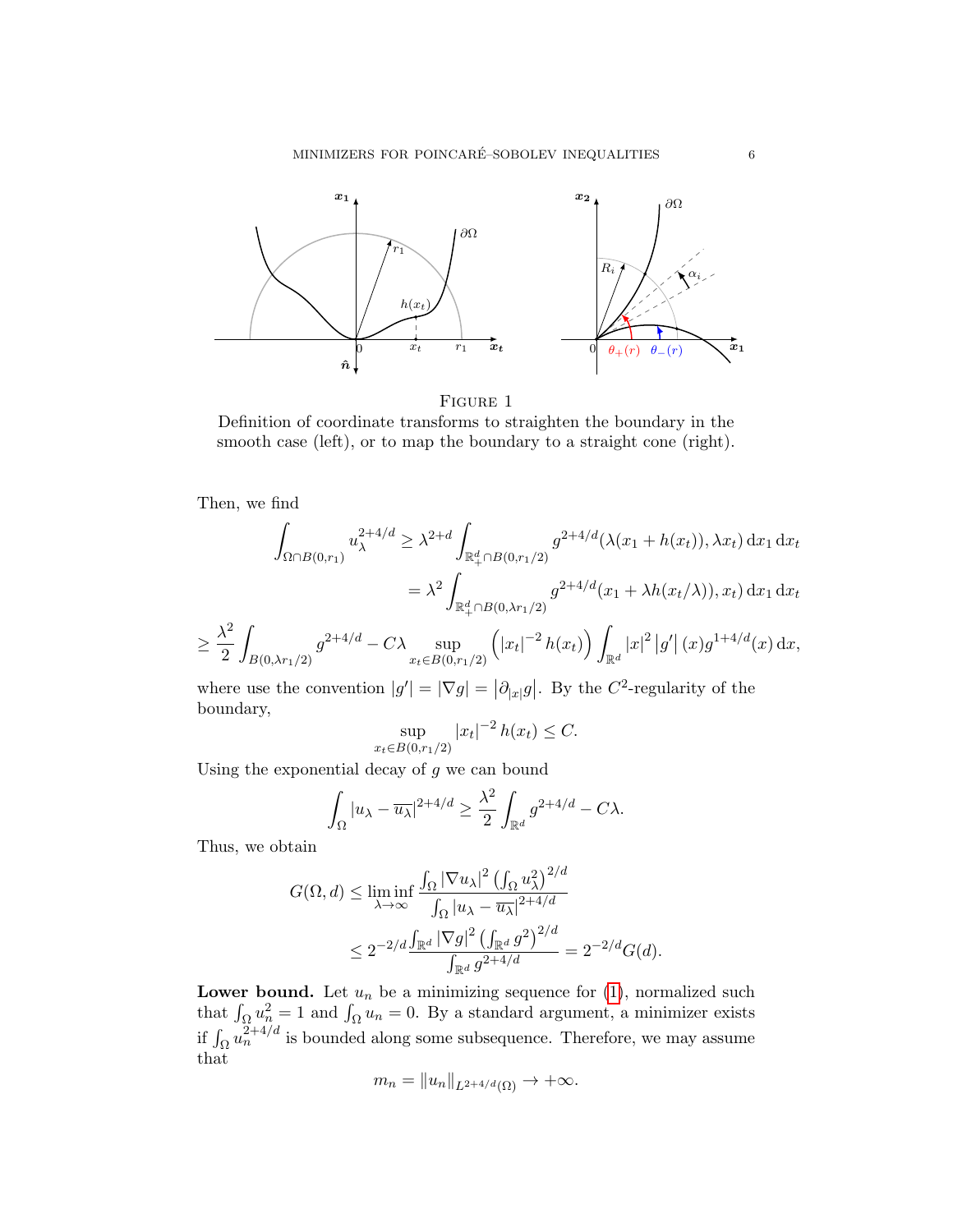For each *n*, we apply Lemma [2.1](#page-2-1) with  $v = u_n$ ,  $\delta = m_n^{-1/2}$  and  $\eta = m_n^{-1}$ . With this choice, the lemma becomes

$$
G(\Omega, d) = \lim_{n \to \infty} \frac{\int_{\Omega} |\nabla u_n|^2}{\int_{\Omega} |u_n|^{2+4/d}}
$$
  
\n
$$
\geq \lim_{n \to \infty} G_{4/d}(\Omega, d, 2\sqrt{d} m_n^{-1/2})(1 - C m_n^{-1/2}) - C m_n^{2-2-4/d}
$$
  
\n
$$
= \limsup_{\delta \to 0} G_{4/d}(\Omega, d, \delta).
$$

If  $s \in \mathbb{R}^d$  is such that  $B(s,\delta) \subset \Omega$ , we identify  $v \in H_0^1(B(s,\delta))$  with its extension by 0 in  $H^1(\mathbb{R}^d)$ , so

$$
\inf_{v \in H_0^1(B(s,\delta))} \frac{\int_{\Omega} |\nabla v|^2 \left(\int_{\Omega} v^2\right)^{2/d}}{\int_{\Omega} |v|^{2+4/d}} \ge G(d). \tag{5}
$$

On the other hand, if  $B(s, \delta)$  intersects the boundary of  $\Omega$ , we may as well replace δ by 2δ and assume  $s \in \partial \Omega$ . We assume that δ is sufficiently small such that, for each  $s \in \partial\Omega$ , the boundary  $\partial\Omega$  can be seen as the graph of a  $C^2$ -function over the tangent plane.

For definiteness, we fix a coordinate system with the origin at s and the outward normal pointing along  $-e_1$ . Define h as before. For  $v \in$  $H_0^1(B(s,\delta))$ , we define  $f \in H^1(\mathbb{R}^d_+)$  by

$$
f(x_1, x_t) = v(x_1 + h(x_t), x_t).
$$

We compute

$$
\int_{\mathbb{R}^d_+} f^2 = \int_{\Omega} v^2, \qquad \int_{\mathbb{R}^d_+} f^{2+4/d} = \int_{\Omega} v^{2+4/d}, \quad \text{and} \tag{6}
$$
\n
$$
\int_{\mathbb{R}^d_+} |\nabla f|^2 \le \int_{\Omega} |\nabla v|^2 (1 + |\nabla_t h|)^2 \le \sup_{x_t \in B(s,\delta)} (1 + |\nabla_t h(x_t)|)^2 \int_{\Omega} |\nabla v|^2. \tag{7}
$$

Since  $\partial\Omega$  is  $C^2$ , h is a  $C^2$ -function and  $|\nabla_t h| \leq C\delta$ . Since functions on the halfspace can be extended to  $\mathbb{R}^d$  by reflection,

$$
\frac{\int_{\Omega} |\nabla v|^2 \left(\int_{\Omega} v^2\right)^{2/d}}{\int_{\Omega} v^{2+4/d}} \ge (1+C\delta)^{-2} \frac{\int_{\mathbb{R}_+^d} |\nabla f|^2 \left(\int_{\mathbb{R}_+^d} |\nabla f|^2\right)^{2/d}}{\int_{\mathbb{R}_+^d} f^{2+4/d}}
$$
  
 
$$
\ge (1+C\delta)^{-2} 2^{-d/2} G(d). \tag{8}
$$

In summary, for sufficiently small  $\delta > 0$ ,

<span id="page-6-0"></span>
$$
G_{4/d}(\Omega, d, \delta) \ge (1 + C\delta)^{-2} 2^{-d/2} G(d),
$$

and, if a minimizer does not exist,

$$
G(\Omega, d) \ge \limsup_{\delta \to 0} G_{4/d}(\Omega, d, \delta) \ge 2^{-d/2} G(d). \square
$$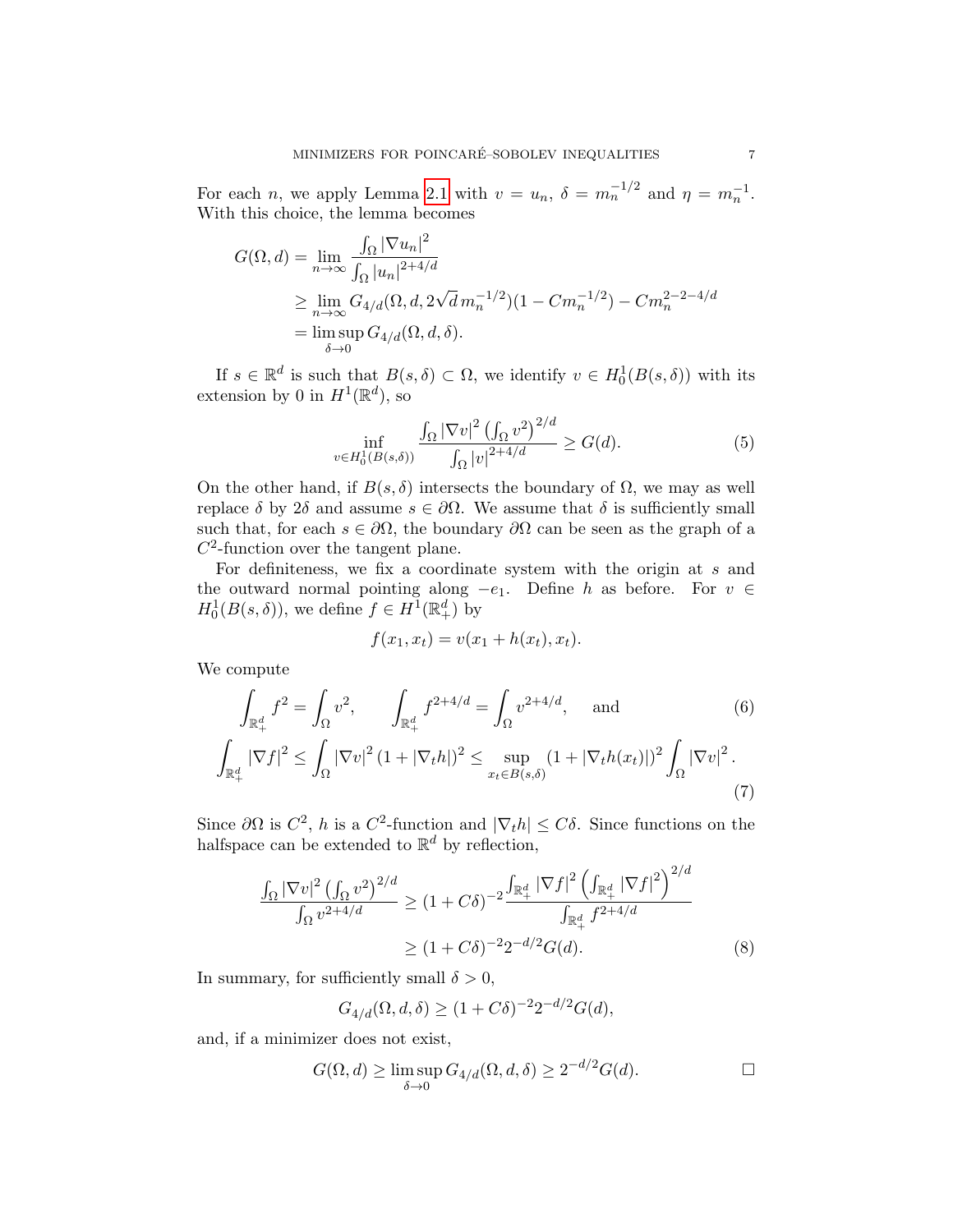Now, we prove Theorem [1.2.](#page-1-2) The proof is very similar, so we will sketch it and point out the differences due to the corners.

*Proof of Theorem [1.2.](#page-1-2)* Upper bound. If  $min(\pi, \alpha_1, \cdots, \alpha_n) = \pi$ , the bound holds by concentrating the minimizer of the problem in the plane, on one of the smooth points of the boundary. If not, we take the origin at the vertex of some corner of opening  $\alpha_i$ . By assumption, there is  $R_i > 0$  such that  $B(0, R_i) \cap \Omega$  contains no other corners and for each  $r \leq R_i$ ,  $\partial B(0, r) \cap \Omega$ is simply connected. In polar coordinates,  $B(0, R_i) \cap \partial\Omega$  is given by  $C^2$ functions  $2\pi \geq \theta_+(r) > \theta_-(r) \geq 0$ , as illustrated in Figure [1,](#page-5-0) left panel. We have

<span id="page-7-0"></span>
$$
\left|\frac{\theta_+(r) - \theta_-(r)}{\alpha_i} - 1\right| \le Cr, \quad \lim_{r \to 0} r\theta_\pm(r) = 0. \tag{9}
$$

Let g be a minimizer of  $(2)$ ,  $0 \leq \chi \leq 1$  a smooth radial cut-off function with support in  $B(0, R_1)$ ,  $\chi = 1$  in  $B(0, R_1/2)$ , and define

$$
u_{\lambda}(x) = \chi(x)\lambda g(\lambda x).
$$

For the average,

$$
0 \leq |\Omega|^{-1} \int_{\Omega} u_{\lambda} \equiv \overline{u_{\lambda}} \leq C \lambda^{-1}.
$$

For the other integrals, we use polar coordinates and [\(9\)](#page-7-0),

$$
\int_{\Omega} u_{\lambda}^2 \leq \lambda^2 \int_0^{R_1} (\theta_+(r) - \theta_-(r)) g^2(\lambda r) r \, dr
$$
  

$$
\leq \frac{\alpha_i}{2\pi} \int_{B(0,\lambda R_1)} g^2(x) \, dx + C\lambda^{-1} \int_{B(0,\lambda R_1)} |x| g^2(x) \, dx
$$

and (recall that  $u_{\lambda}$  is a radial function)

$$
\int_{\Omega} |\nabla u_{\lambda}|^2 \leq \lambda^2 \int_0^{R_1} (\theta_+(r) - \theta_-(r)) (\lambda \chi g' + \chi' g)^2 (\lambda r) r \, dr
$$
  

$$
\leq \frac{\alpha_i}{2\pi} \lambda^2 \int_{B(0,\lambda R_1)} |\nabla g|^2(x) dx + C\lambda \int_{B(0,\lambda R_1)} (|x| (g')^2(x) + |gg'| (x)) dx.
$$

Finally, for the denominator,

$$
\int_{\Omega} |u_{\lambda} - \overline{u_{\lambda}}|^4 \ge \frac{\alpha_i}{2\pi} \lambda^2 \int_{B(0,\lambda R_1)} g^4(x) dx - C\lambda \int_{B(0,\lambda R_1)} |x| g^4(x) dx - C.
$$

Since  $g$  decays exponentially, we obtain

$$
G(\Omega, d) \leq \liminf_{\lambda \to \infty} \frac{\int_{\Omega} |\nabla u_{\lambda}|^2 (\int_{\Omega} u_{\lambda}^2)^{2/d}}{\int_{\Omega} |u_{\lambda} - \overline{u_{\lambda}}|^{2+4/d}}
$$
  

$$
\leq \frac{\alpha_i}{2\pi} \frac{\int_{\mathbb{R}^d} |\nabla g|^2 (\int_{\mathbb{R}^d} g^2)^{2/d}}{\int_{\mathbb{R}^d} g^{2+4/d}} = \frac{\alpha_i}{2\pi} G(d).
$$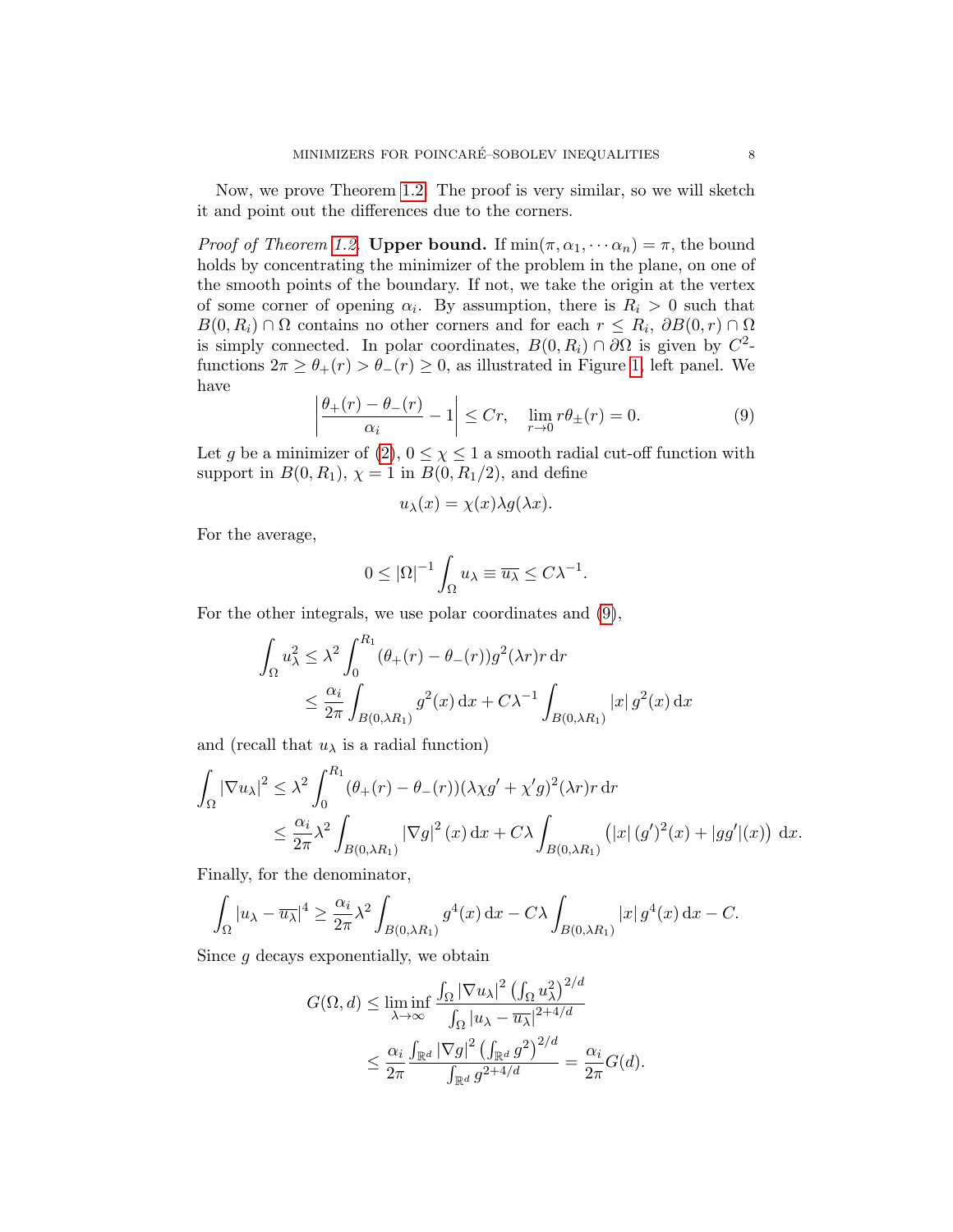**Lower bound.** Again, let  $u_n$  be a minimizing sequence for  $(1)$ , normalized such that  $\int_{\Omega} u_n^2 = 1$  and  $\int_{\Omega} u_n = 0$  such that

$$
m_n = \|u_n\|_{L^{2+4/d}(\Omega)} \to +\infty.
$$

As in the proof of Theorem [1.1,](#page-1-1) by lemma [2.1,](#page-2-1)

$$
G(\Omega, 2) \ge \limsup_{\delta \to 0} G_2(\Omega, 2, \delta).
$$

We have to minimize the quotient in [\(3\)](#page-2-2). If  $B(s, \delta)$  does not contain any corners, then [\(8\)](#page-6-0) holds as before,

$$
\frac{\int_{\Omega} |\nabla v|^2 \int_{\Omega} v^2}{\int_{\Omega} v^4} \ge (1 + C\delta)^{-2} 2^{-1} G(2),
$$

for some  $C \geq 0$ .

If  $B(s, \delta)$  does contain corners, we may as well assume that s is a corner of opening  $\alpha_i$ , and (up to taking a smaller  $\delta$ ) that the boundary of  $\Omega$  in  $B(s,\delta)$  is described by  $\theta_{\pm}(r)$  satisfying [\(9\)](#page-7-0) as above. To leading order in δ, the variational problem in B(s, δ) is equivalent to the problem on the circular sector

$$
C_{\alpha_i} = \{ (r, \phi) | \phi \in (0, \alpha_i) \}.
$$

Indeed, for  $v \in H_0^1(B(s, \delta))$ , we define  $f \in H^1(C_{\alpha_i})$  by

$$
f(r, \phi) = v(r, \theta(r, \phi)), \quad \theta(r, \phi) = \frac{\theta_+(r) - \theta_-(r)}{\alpha_i} \phi + \theta_-(r).
$$

This change of variables maps  $C_{\alpha_i} \cap B(s, \delta)$  to  $\Omega \cap B(s, \delta)$  and has Jacobian

$$
J(r) = \left| \frac{\partial \phi}{\partial \theta} \right| = \frac{\theta_+(r) - \theta_-(r)}{\alpha_i} = 1 + O(r).
$$

For the gradient terms, we use [\(9\)](#page-7-0) again to bound

$$
|\nabla f|^2(r,\phi) = \left(\partial_r v(r,\theta) + \frac{\partial \theta}{\partial \phi} \partial_\theta v(r,\theta)\right)^2 + \frac{1}{r^2} (\partial_\theta v)^2 \left(\frac{\theta_+(r) - \theta_-(r)}{\alpha_i}\right)^2
$$
  

$$
\leq (\partial_r v(r,\theta))^2 \left(1 + r\frac{\partial \theta}{\partial \phi}\right) + \frac{1}{r^2} (\partial_\theta v)^2 \left(1 + O(r) + r\frac{\partial \theta}{\partial \phi} + r^2 \left(\frac{\partial \theta}{\partial \phi}\right)^2\right)
$$
  

$$
\leq |\nabla v|^2 (r,\theta)(1 + O(r)),
$$

so we find

$$
\inf_{v\in H_0^1(B(s,\delta))}\frac{\int_{\Omega}|\nabla v|^2\int_{\Omega}v^2}{\int_{\Omega}v^4}\geq (1-C\delta)\inf_{f\in H_0^1(B(s,\delta))}\frac{\int_{C_{\alpha_i}}|\nabla f|^2\int_{C_{\alpha_i}}f^2}{\int_{C_{\alpha_i}}f^4}.
$$

Finally, within each cone  $C_{\alpha_i}$ , we use spherically decreasing rearrangements to show that it is equivalent to minimize over radial functions  $f$ . Minimization over radial problems is identical in  $C_{\alpha_i}$  and in  $\mathbb{R}^2$ , so we find

$$
\inf_{f \in H_0^1(B(s,\delta))} \frac{\int_{C_{\alpha_i}} |\nabla f|^2 \int_{C_{\alpha_i}} f^2}{\int_{C_{\alpha_i}} f^4} \ge \frac{\alpha_i}{2\pi} G(2).
$$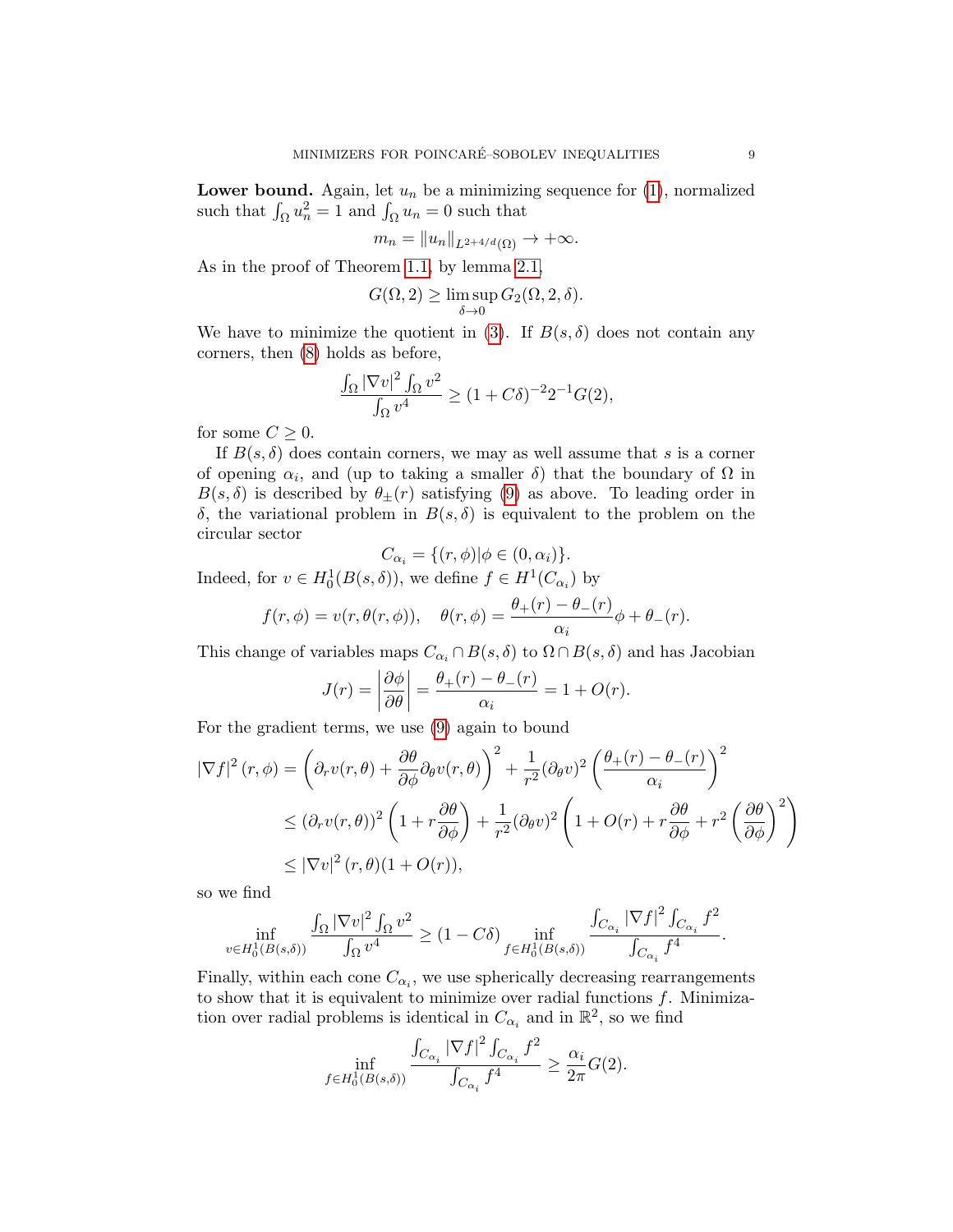Putting everything together, we have obtained

$$
G(\Omega, 2) \ge \limsup_{\delta \to 0} G_2(\Omega, 2, \delta)
$$
  
 
$$
\ge \limsup_{\delta \to 0} \frac{1}{2\pi} \min (\pi, \alpha_1, \cdots, \alpha_N) G(2) (1 - C\delta)
$$
  
= 
$$
\frac{1}{2\pi} \min (\pi, \alpha_1, \cdots, \alpha_N) G(2),
$$

<span id="page-9-0"></span>if a minimizer does not exist.

### 3. Smooth domains

In this section, we prove

<span id="page-9-1"></span>**Theorem 3.1.** Let  $\Omega \subset \mathbb{R}^d$  be a  $C^3$ -domain and  $d \geq 2$ . Then a minimizer for  $G(\Omega, d)$  given by [\(1\)](#page-0-0) exists and

$$
G(\Omega, d) < G(\mathbb{R}^d_+, d) = G(d)/2^{2/d},
$$

where  $\mathbb{R}^d_+$  is the halfspace  $\mathbb{R}_+ \times \mathbb{R}^{d-1}$ .

By Theorem [1.1,](#page-1-1) for this, it is sufficient to construct a competitor that makes the quotient in [\(1\)](#page-0-0) smaller than  $2^{-2/d}G(d)$ . It turns out that this is always possible in the smooth case by concentrating the minimizer of the problem in  $\mathbb{R}^d$  at a boundary point with positive mean curvature. We are grateful to Rupert Frank for pointing out this idea to us. By the previous argument, the leading order for a sequence of test functions concentrating at any boundary point will give  $2^{-2/d}G(d)$ . In order to capture the next-toleading order, we need to assume some additional regularity of the boundary. We need the following well-known result from differential geometry.

<span id="page-9-2"></span>**Lemma 3.2.** Let  $\Omega \subset \mathbb{R}^d$ ,  $d \geq 2$  be a bounded  $C^3$ -domain. Then  $\partial \Omega$  has at least one point where all the principal curvatures are non-negative and the mean curvature is strictly positive.

Proof of Theorem [3.1.](#page-9-1) Fix coordinates such that the origin coincides with a point of the boundary with non-negative curvatures given by Lemma [3.2](#page-9-2) and rotate the axis such that the outward normal at the origin coincides with  $-e_1$ .

Let  $f$  be the radially decreasing minimizer of  $(2)$  scaled to satisfy

<span id="page-9-3"></span>
$$
-\Delta f + f - f |f|^{4/d} = 0. \tag{10}
$$

We define  $f_{\epsilon}(x) = f(x/\epsilon)$ , with  $\epsilon \leq 1$ . Our goal is to show that

$$
\frac{\int_{\Omega} |\nabla f_{\epsilon}|^2 \left( \int_{\Omega} f_{\epsilon}^2 \right)^{2/d}}{\int_{\Omega} \left| f_{\epsilon} - \overline{f_{\epsilon}} \right|^{2+4/d}} \le \frac{G(d)}{2^{2/d}} \left( 1 - \epsilon C_{\Omega} \right) + O(\epsilon^{1+\delta})
$$

for some  $C_{\Omega} > 0$  and  $\delta > 0$ . This implies that  $G(\Omega, d) < G(d)/2^{2/d}$  and thus that a minimizer exists.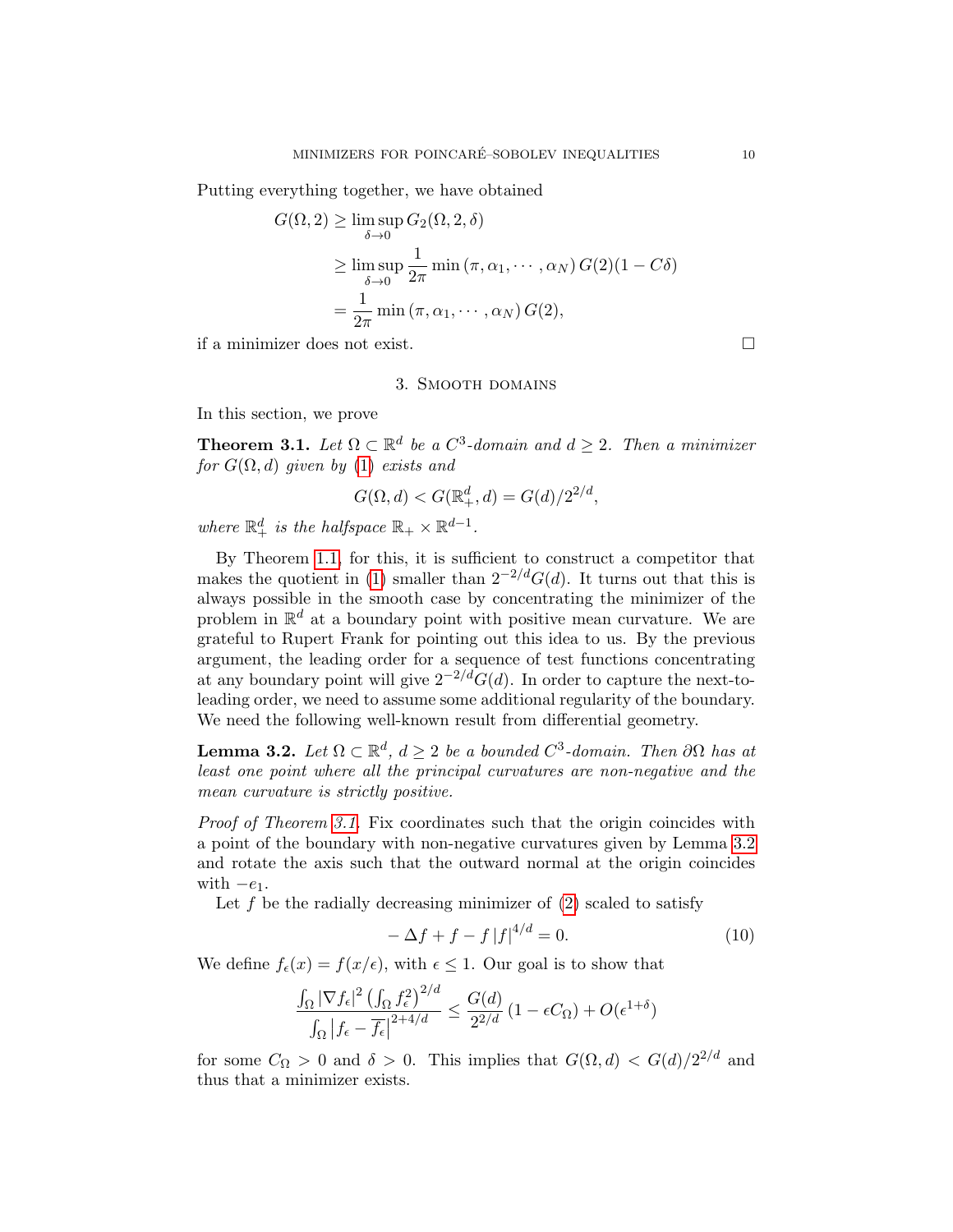For some sufficiently small  $R_1 > 0$ , the surface  $\partial \Omega \cap B(0, R_1)$  is the graph of a function of the form,

$$
(x_1, x_t) \in \partial\Omega \cap B(0, R_1) \Rightarrow x_1 = \frac{1}{2} \langle x_t, \mathbf{K} x_t \rangle + O(x_t^3)
$$

where  $K$  is a matrix with the principal curvatures at the origin as eigenvalues. By assumption,  $K$  is positive semidefinite, and at least one eigenvalue is positive.

In addition, f is exponentially decreasing. A standard application of the maximum principle gives that, for all  $\mu < 1$ , there exists  $M > 0$  such that

 $f(x) + |\nabla f(x)| \le Me^{-\mu|x|}$ , for all  $|x| \ge R_1$ .

Now we bound the quotient in  $(1)$ . For the  $L^2$ -norm we find

$$
\int_{\Omega} f_{\epsilon}^2 = \int_{\Omega \cap B(0,R_1)} f_{\epsilon}^2 + \int_{\Omega \setminus B(0,R_1)} f_{\epsilon}^2 \leq \epsilon^d \int_{\Omega_{\epsilon}} f^2 + C e^{-\mu R_1/\epsilon},
$$

where we have defined the scaled domain

$$
\Omega_{\epsilon} \equiv \epsilon^{-1} (\Omega \cap B(0, R_1)).
$$

Analogously, for the gradient term we have

$$
\int_{\Omega} |\nabla f_{\epsilon}|^2 = \int_{\Omega \cap B(0,R_1)} |\nabla f_{\epsilon}|^2 + \int_{\Omega \setminus B(0,R_1)} |\nabla f_{\epsilon}|^2
$$
  

$$
\leq \epsilon^{d-2} \int_{\Omega_{\epsilon}} |\nabla f|^2 + Ce^{-\mu R_1/\epsilon}.
$$

For the average, we find

$$
\overline{f_{\epsilon}} = \frac{\epsilon^d}{|\Omega|} \int_{\epsilon x \in \Omega} f(x) \, \mathrm{d}x \le C \epsilon^d,
$$

so we obtain

$$
\int_{\Omega} |f_{\epsilon} - \overline{f_{\epsilon}}|^{2+4/d} \ge \int_{\Omega} f_{\epsilon}^{2+4/d} - (2+4/d)\overline{f_{\epsilon}} \int_{\Omega} f_{\epsilon}^{1+4/d}
$$

$$
\ge \epsilon^d \left( \int_{\Omega_{\epsilon}} f^{2+4/d} - C\epsilon^d \right).
$$

Now we need to estimate integrals of positive radial functions over the domains  $\Omega_{\epsilon}$ . We will show below that for radial, nonnegative functions g,

<span id="page-10-0"></span>
$$
\int_{\Omega_{\epsilon}} g(x) dx = \frac{1}{2} \int_{\mathbb{R}^d} g(x) dx - \epsilon \kappa C_d \int_{\mathbb{R}^d} g(x) |x| dx + R,
$$
 (11)

with  $C_d > 0$  depending only on the dimension and  $\kappa > 0$  the mean curvature at the origin. The error term can be bounded by

$$
|R| \leq C\epsilon^2 \int_{B(0,R_1/\epsilon)} \left( |g(x)| \, |x|^2 + |g'(x)| \, |x|^3 \right) \, \mathrm{d}x + \int_{\mathbb{R}^d \setminus B(0,R_1/\epsilon)} |g(x)| \, \mathrm{d}x.
$$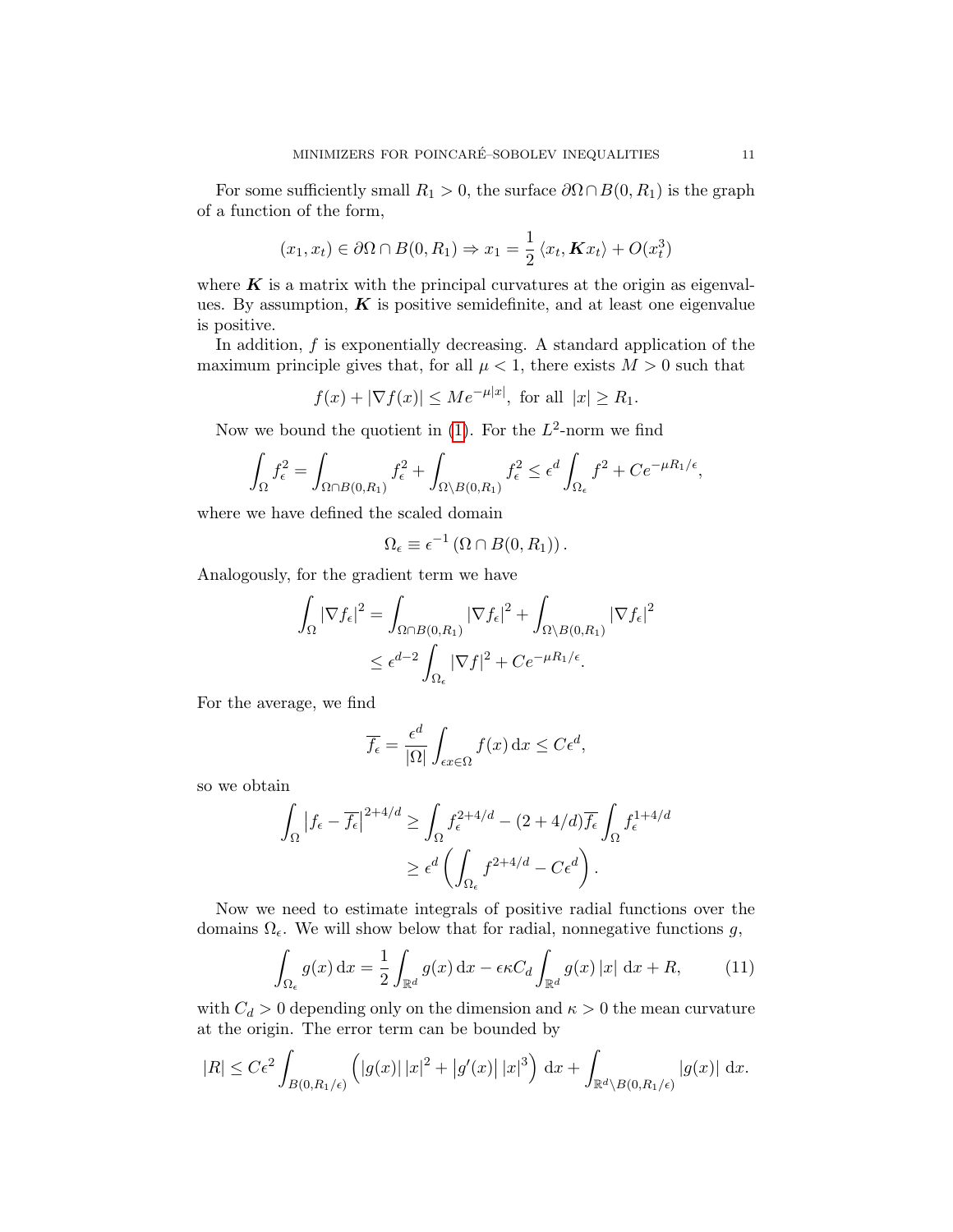Assuming [\(11\)](#page-10-0) for the moment, we obtain that

$$
\frac{\int_{\Omega} |\nabla f_{\epsilon}|^{2} \left( \int_{\Omega} f_{\epsilon}^{2} \right)^{2/d}}{\int_{\Omega} \left| f_{\epsilon} - \overline{f}_{\epsilon} \right|^{2 + 4/d}}\n\leq \frac{G(d)}{2^{2/d}} \left( 1 - 2\epsilon C_{\kappa} \left( \frac{\int_{\mathbb{R}^{d}} |\nabla f|^{2} |x|}{\int_{\mathbb{R}^{d}} |\nabla f|^{2}} + \frac{2}{d} \frac{\int_{\mathbb{R}^{d}} f^{2} |x|}{\int_{\mathbb{R}^{d}} f^{2}} - \frac{\int_{\mathbb{R}^{d}} f^{2 + 4/d} |x|}{\int_{\mathbb{R}^{d}} f^{2 + 4/d}} \right) \right) + O(\epsilon^{d}, e^{-R_{1}/(2\epsilon)}).
$$

In order to compute the sign of the term of order  $\epsilon$ , we use the Euler-Lagrange equation for  $f$ . Multiplying [\(10\)](#page-9-3) by  $f$  and integrating gives

$$
\int_{\mathbb{R}^d} |\nabla f|^2 + \int_{\mathbb{R}^d} f^2 = \int_{\mathbb{R}^d} f^{2+4/d}.
$$

Taking the product with  $x \cdot \nabla f$  gives after a few integrations by part

$$
(1 - d/2) \int_{\mathbb{R}^d} |\nabla f|^2 - \frac{d}{2} \int_{\mathbb{R}^d} f^2 = \frac{-d}{2 + 4/d} \int_{\mathbb{R}^d} f^{2 + 4/d}.
$$

Working out the system finally gives

<span id="page-11-0"></span>
$$
\int_{\mathbb{R}^d} f^{2+4/d} = \frac{d+2}{d} \int_{\mathbb{R}^d} |\nabla f|^2 = \frac{d+2}{2} \int_{\mathbb{R}^d} f^2.
$$
 (12)

On the other hand, multiplying the equation by  $|x| f$  and integrating gives

$$
\int_{\mathbb{R}^d} |x| f^{2+4/d} - \int_{\mathbb{R}^d} |x| f^2 = \int_{\mathbb{R}^d} |x| f(-\Delta) f
$$
\n
$$
= \int_{\mathbb{R}^d} |x| |\nabla f|^2 + \frac{1}{2} \int \frac{x}{|x|} \cdot \nabla f^2
$$
\n
$$
= \int_{\mathbb{R}^d} |x| |\nabla f|^2 + \frac{1}{2} \lim_{r \to 0} \left( - \int_{\partial B_r} f^2 - (d - 1) \int_{\mathbb{R}^d \setminus B_r} \frac{f^2}{|x|} \right)
$$
\n
$$
= \int_{\mathbb{R}^d} |x| |\nabla f|^2 - \frac{d - 1}{2} \int_{\mathbb{R}^d} \frac{f^2}{|x|}.
$$

Here, the boundary term vanishes in the limit since  $f \in H^1(\mathbb{R}^d)$  implies  $f \in L^{q}(\partial B_r)$  for  $q = \frac{2d}{d-1} > 2$ . Inserting this identity together with [\(12\)](#page-11-0), we find that

$$
\frac{\int_{\mathbb{R}^d} |\nabla f|^2 |x|}{\int_{\mathbb{R}^d} |\nabla f|^2} + \frac{2}{d} \frac{\int_{\mathbb{R}^d} f^2 |x|}{\int_{\mathbb{R}^d} f^2} - \frac{\int_{\mathbb{R}^d} f^{2+4/d} |x|}{\int_{\mathbb{R}^d} f^{2+4/d}} \n= \frac{1}{\int_{\mathbb{R}^d} f^{2+4/d}} \left( \frac{d+2}{d} \int_{\mathbb{R}^d} |\nabla f|^2 |x| + \frac{d+2}{2} \frac{2}{d} \int_{\mathbb{R}^d} f^2 |x| - \int_{\mathbb{R}^d} f^{2+4/d} |x| \right) \n= \frac{1}{\int_{\mathbb{R}^d} f^{2+4/d}} \left( \left( \frac{d+2}{d} - 1 \right) \int_{\mathbb{R}^d} f^{2+4/d} |x| + \frac{(d+2)(d-1)}{2d} \int_{\mathbb{R}^d} \frac{f^2}{|x|} \right) \n>0.
$$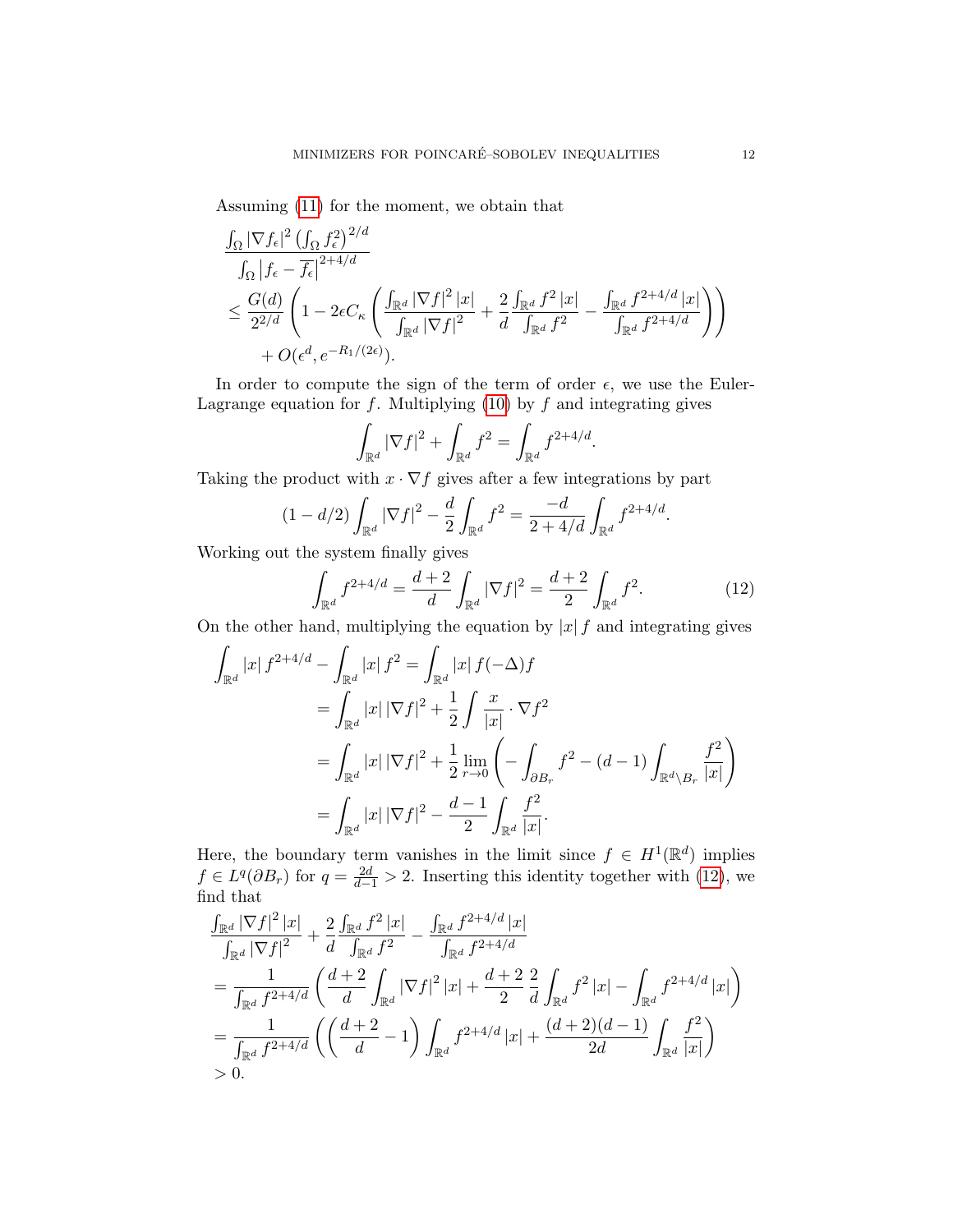<span id="page-12-0"></span>

FIGURE 2. Integration over the subset of a spherical shell between the equator and a parabolic surface. In the picture, the curvature matrix **K** is diag(0, k), and  $r\epsilon = 1$ .

Now we only have to prove [\(11\)](#page-10-0). For simplicity of notation we assume that g is supported in  $B(0, R_1/\epsilon)$ . The boundary of  $\Omega_{\epsilon}$  is the graph of

$$
x_1 = \frac{\epsilon}{2} \langle x_t, \mathbf{K} x_t \rangle + \widetilde{h}(x_t), \quad \left| \widetilde{h}(x_t) \right| \leq C \epsilon^2 |x_t|^3.
$$

We first show that we can replace  $\Omega_{\epsilon}$  by the *parabolic* region

$$
P_{\epsilon} = \{(x_1, x_t) \in \mathbb{R}^d | x_t \in B(0, R_1/\epsilon), x_1 > \frac{\epsilon}{2} \langle x_t, Kx_t \rangle\}.
$$

To this end, we define  $\widetilde{g}$  on  $P_{\epsilon}$  by

$$
\widetilde{g}(x_1, x_t) = g(x_1 + \widetilde{h}(x_t), x_t).
$$

This change of variables has unit Jacobian. On the other hand,

$$
\int_{\Omega_{\epsilon}} g(x_1, x_t) dx_1 dx_t = \int_{P_{\epsilon}} \widetilde{g}(x_1, x_t) dx_1 dx_t
$$
  
\n
$$
= \int_{P_{\epsilon}} \left( g(x_1, x_t) + \int_0^{\widetilde{h}(x_t)} \partial_1 g(x_1 + s, x_t) ds \right) dx_1 dx_t,
$$
  
\nso  
\n
$$
\left| \int_{\Omega_{\epsilon}} g - \int_{P_{\epsilon}} g \right| \leq C\epsilon^2 \int_{P_{\epsilon}} |g'| (x_1, x_t) |x_t|^3 dx_1 dx_t.
$$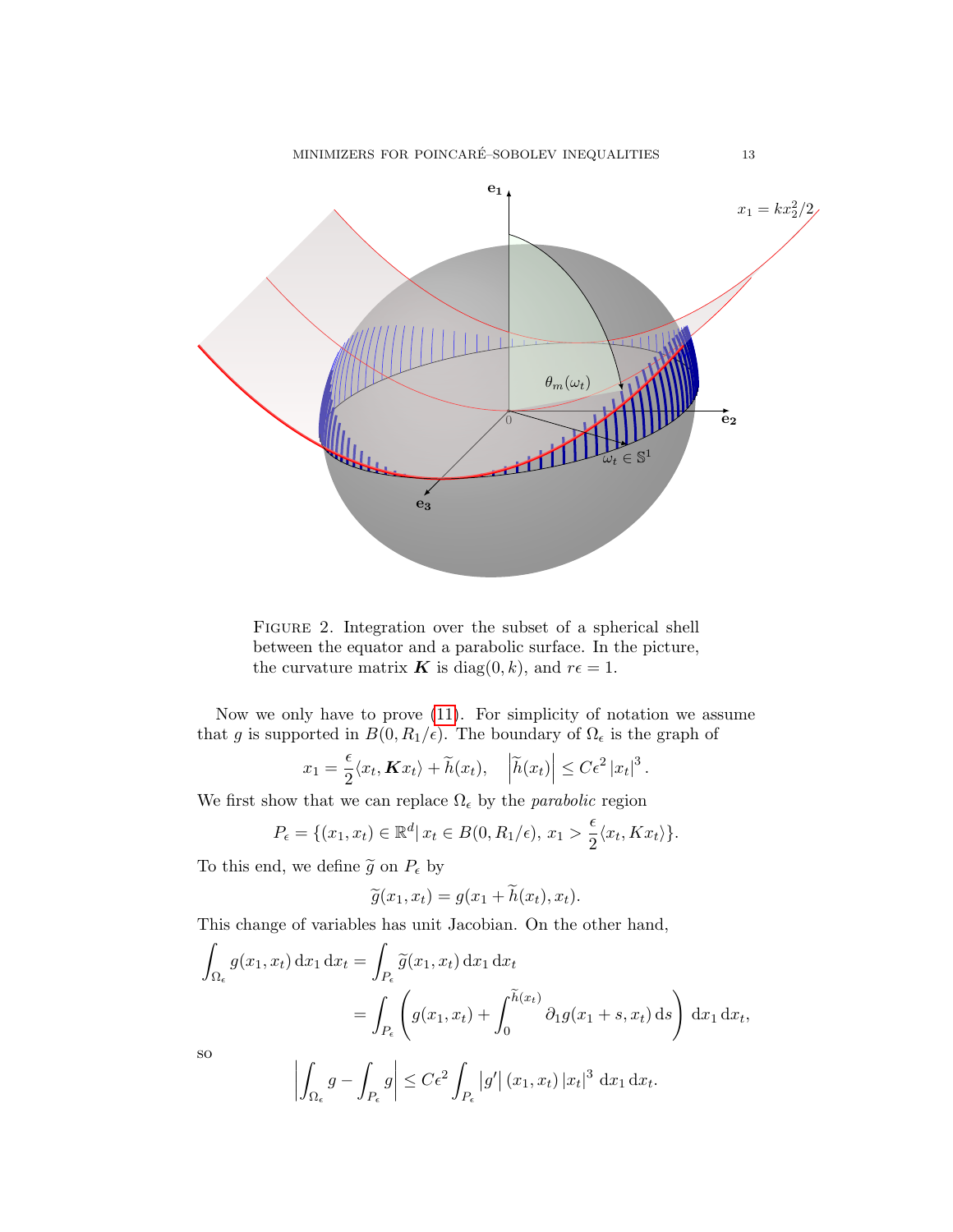In spherical coordinates, we have

$$
\int_{\mathbb{R}_+^d\backslash P_\epsilon} g(x)\,\mathrm{d} x = \int_{r\geq 0} g(r) r^{d-1} \int_{\mathbb{S}_+^{d-1}\backslash r^{-1}P_\epsilon} \,\mathrm{d}\omega\,\mathrm{d} r.
$$

We have to compute the leading order in  $\epsilon$  of the angular integral. Introducing (hyper)-spherical coordinates  $x = r(\cos(\theta), \sin(\theta)\omega_t)$  with  $\omega_t \in \mathbb{S}^{d-2}$ , we have to compute the area of  $\omega \in \mathbb{S}^{d-1}$  satisfying

$$
\cos(\theta) \leq \frac{\epsilon r \sin^2(\theta)}{2} \langle \omega_t, \mathbf{K} \omega_t \rangle.
$$

We start by the easy case  $d = 2$ , where  $\mathbf{K} = \kappa > 0$ . We have to integrate over angles  $\theta \in [0, \pi/2]$  satisfying the inequality

$$
\cos(\theta) \le \frac{\epsilon r \kappa}{2} \sin^2(\theta) = \frac{\epsilon r \kappa}{2} (1 - \cos^2(\theta)).
$$

Working out the quadratic equation gives

$$
\cos(\theta_m) = \frac{-1 + \sqrt{1 + \epsilon^2 r^2 \kappa^2}}{\epsilon r \kappa} = \frac{\epsilon r \kappa}{2} + O(\epsilon r)^2.
$$

So

$$
\int_{\mathbb{S}_+^{2-1}\backslash r^{-1}P_\epsilon} d\omega = 2 \int_{\theta_m}^{\pi/2} d\theta = 2 \frac{\epsilon r \kappa}{2} + O(\epsilon r)^2.
$$

We have obtained [\(11\)](#page-10-0) with  $C_2 = 1/(2\pi)$ .

For  $d \geq 3$ , see Figure [2,](#page-12-0) the range of  $\theta$  depends on  $\omega_t$  through an analogous equation and we find that  $t_m \equiv \cos(\theta_m)$  is given by

$$
t_m(\omega_t) = \frac{-1 + \sqrt{1 + \left(\epsilon r \langle \omega_t, \mathbf{K} \omega_t \rangle\right)^2}}{\epsilon r(\omega_t, \mathbf{K} \omega_t)} = \frac{\epsilon r}{2} \langle \omega_t, \mathbf{K} \omega_t \rangle + O(\epsilon^2 r^2).
$$

In coordinates with  $\mathbf{K} = \text{diag}(k_1, \dots, k_{d-1})$ , we find

$$
\int_{\mathbb{S}_{+}^{d-1}\backslash r^{-1}P_{\epsilon}} d\omega = \int_{\mathbb{S}^{d-2}} \int_{0}^{t_m} (1-t^2)^{(d-3)/2} dt d\omega_t
$$
  
\n
$$
= \int_{\mathbb{S}^{d-2}} \frac{\epsilon r}{2} \langle \omega_t, \mathbf{K} \omega_t \rangle d\omega_t + O(\epsilon^2 r^2)
$$
  
\n
$$
= \frac{\epsilon r}{2} \sum_{i=1}^{d-1} k_i \int_{0}^{\pi} \sin(\phi)^{d-3} \cos^2(\phi) d\phi \left| \mathbb{S}^{d-3} \right| + O(\epsilon^2 r^2)
$$
  
\n
$$
= \epsilon r \kappa C_d \left| \mathbb{S}^{d-1} \right| + O(\epsilon^2 r^2),
$$

where  $\kappa$  is the mean curvature of  $\partial\Omega$  at the origin and

$$
C_d = \frac{|S^{d-3}|}{2|S^{d-1}|}(d-1)\int_0^{\pi} \sin(\phi)^{d-3}\cos^2(\phi)\,d\phi
$$

$$
= \frac{(d-2)(d-1)}{4\pi}B(d/2-1,3/2)
$$

is a constant depending only on the dimension.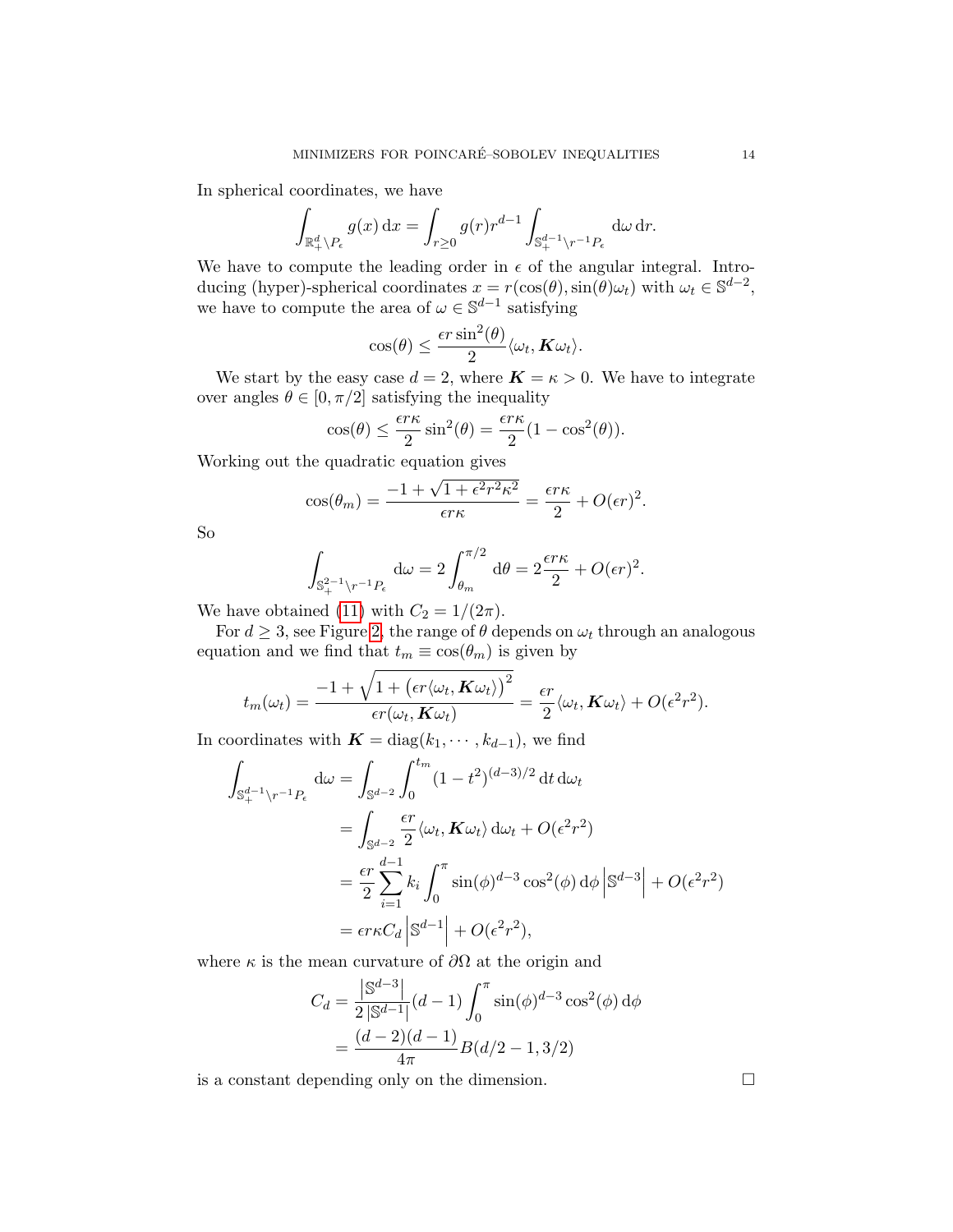## 4. An example of non-existence

<span id="page-14-0"></span>Here, we prove that minimizers do not exist in the rectangular isosceles triangle in  $\mathbb{R}^2$ .

**Theorem 4.1.** Let  $\Omega \subset \mathbb{R}^2$  be the isosceles rectangular triangle. There exist no minimizers for [\(1\)](#page-0-0) in  $\Omega$  and

$$
G(\Omega, 2) = G(2)/8 \sim 0.732.
$$

*Proof.* Let u be a minimizer for [\(1\)](#page-0-0) with zero average. We write  $u = u<sub>S</sub> + u<sub>A</sub>$ , where  $u<sub>S</sub>$  and  $u<sub>A</sub>$  are the symmetric and anti-symmetric parts of u with respect to reflection across the diagonal. Note that the anti-symmetric part  $u_A$  is zero on the diagonal and has zero average by definition. This means that  $u<sub>S</sub>$  has zero average as well on each of two isosceles triangles separated by the diagonal. We claim that

$$
\frac{\int_{\Omega} |\nabla u_{A}|^{2} \int_{\Omega} u_{A}^{2}}{\int_{\Omega} u_{A}^{4}} \ge \frac{G(2)}{4}, \qquad \frac{\int_{\Omega} |\nabla u_{S}|^{2} \int_{\Omega} u_{S}^{2}}{\int_{\Omega} u_{S}^{4}} \ge 2 G(\Omega, 2). \tag{13}
$$

Indeed, the first inequality follows from constructing a competitor for the problem in  $\mathbb{R}^2$  from 8 copies of the restriction of  $u_A$  to one of the smaller triangles. The second inequality follows since  $u<sub>S</sub>$  has zero average on each of the two triangles separated by the diagonal. These triangles are just scalings of  $\Omega$  by  $1/\sqrt{2}$ . Since  $G(\Omega, 2)$  is invariant under dilations of the domain  $\Omega$ , this gives the inequality. Also note that

<span id="page-14-1"></span>
$$
\frac{G(2)}{4} \geq 2\,G(\Omega,2)
$$

by Theorem [1.2](#page-1-2) with  $\alpha_i = \pi/4$ .

We define

$$
\alpha = \frac{\int_{\Omega} |\nabla u_A|^2}{\int_{\Omega} |\nabla u|^2}, \quad \beta = \frac{\int_{\Omega} u_A^2}{\int_{\Omega} u^2}, \quad \gamma = \frac{\int_{\Omega} u_A^4 + 3 \int_{\Omega} u_A^2 u_S^2}{\int_{\Omega} u^4}.
$$

By definition, these three numbers lie in [0, 1] and if one of them is equal to 0 or 1, they all are.

We define a competitor  $u_{\lambda} = u + \lambda u_A$  and compute

$$
\frac{d}{d\lambda} \left. \frac{\int_{\Omega} |\nabla u_{\lambda}|^2 \int_{\Omega} u_{\lambda}^2}{\int_{\Omega} u_{\lambda}^4} \right|_{\lambda=1} = \frac{\int_{\Omega} |\nabla u|^2 \int_{\Omega} u^2}{\int_{\Omega} u^4} \left(2\alpha + 2\beta - 4\gamma\right).
$$

From the minimality of u, we obtain  $\gamma = (\alpha + \beta)/2$ . On the other hand, with the definition

$$
\zeta = \frac{\int_{\Omega} u_A^2 u_S^2}{\int_{\Omega} u^4},
$$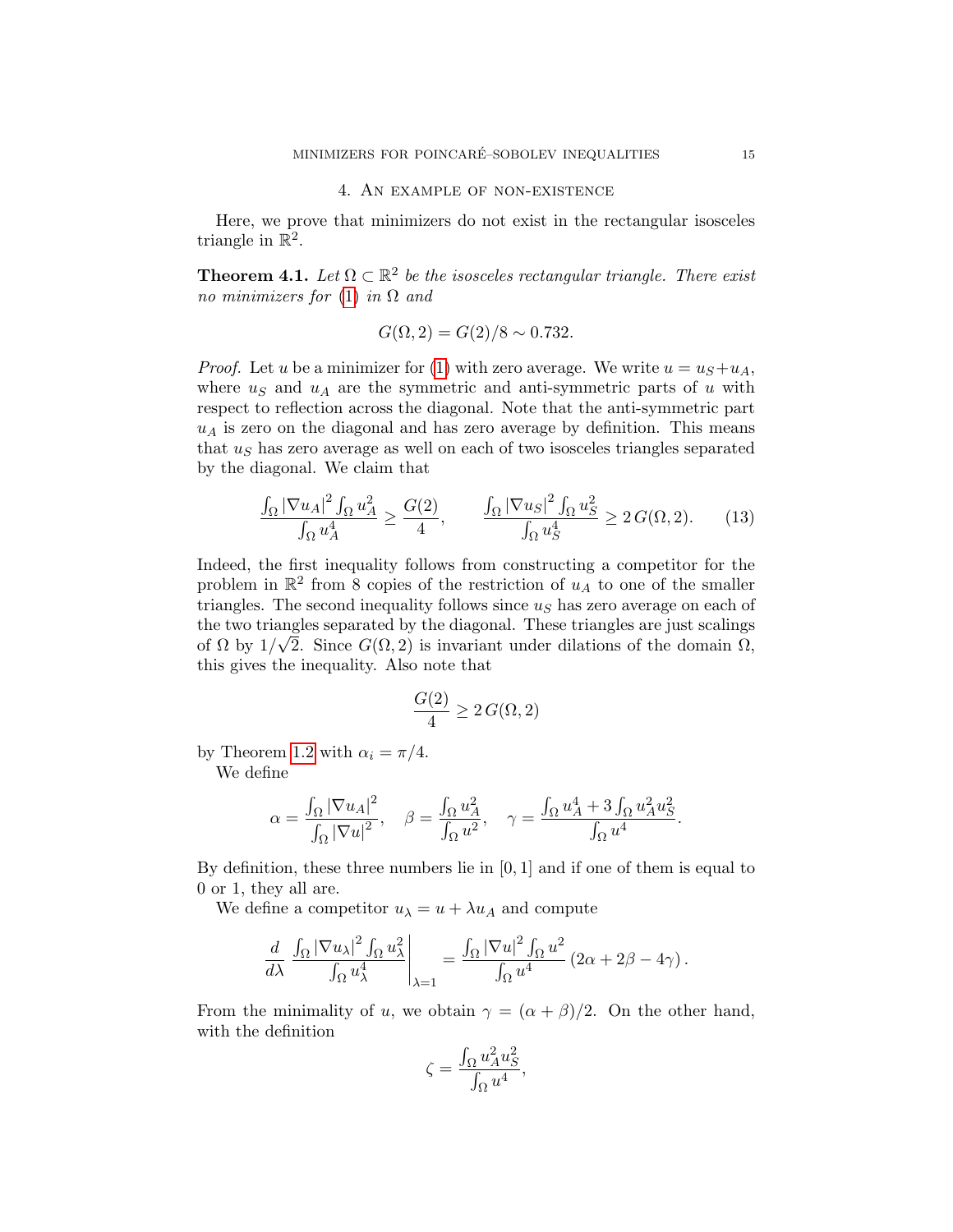we rewrite

$$
G(\Omega, 2) = \frac{\int_{\Omega} |\nabla u|^2 \int_{\Omega} u^2}{\int_{\Omega} u^4}
$$
  
= 
$$
\frac{\gamma - 3\zeta}{\alpha \beta} \frac{\int_{\Omega} |\nabla u_A|^2 \int_{\Omega} u_A^2}{\int_{\Omega} u_A^4}
$$
  

$$
\geq \frac{\gamma - 3\zeta}{\alpha \beta} 2G(\Omega, 2)
$$
  

$$
\geq 2G(\Omega, 2) \frac{\frac{\alpha + \beta}{2} - \frac{3}{8}}{\alpha \beta}, \tag{14}
$$

where the last line uses  $\zeta \leq 1/8$ , as follows from the Cauchy-Schwarz inequality  $\overline{c}$ 

$$
2\int_{\Omega}u_A^2u_S^2 \le \int_{\Omega}u_A^4 + \int_{\Omega}u_S^4 = \int_{\Omega}u^4 - 6\int_{\Omega}u_A^2u_S^2.
$$

We have found that

<span id="page-15-1"></span>
$$
\alpha + \beta - 3/4 \leq \alpha \beta.
$$

Interchanging the roles of  $u<sub>S</sub>$  and  $u<sub>A</sub>$ , we also obtain that

$$
(1 - \alpha) + (1 - \beta) - 3/4 \le (1 - \alpha)(1 - \beta).
$$

These inequalities imply that  $\alpha = \beta = \gamma = 1/2$ . Indeed, the region in the  $(\alpha, \beta)$ -plane defined by the first inequality touches the diagonal  $\alpha + \beta = 1$ only at  $\alpha = \beta$ , and is otherwise contained in  $\alpha + \beta < 1$ . The second inequality defines the reflection of the first region across the diagonal  $\alpha + \beta = 1$ , so the only point of intersection is precisely the center of the unit square.

Having established this, we return to [\(13\)](#page-14-1). Since minimizers for the problem in  $\mathbb{R}^d$  are not compactly supported, we actually have a strict inequality for  $u_A$ , so using  $\alpha = \beta = 1/2$  in [\(14\)](#page-15-1), we find

$$
G(\Omega, 2) = \frac{1}{2} \frac{\int_{\Omega} |\nabla u_A|^2 \int_{\Omega} u_A^2}{\int_{\Omega} u_A^4} > G(2)/8,
$$

<span id="page-15-0"></span>contradicting Theorem [1.2.](#page-1-2)

### 5. Some other existence results.

In this section, we group two results about the existence of minimizers for non-smooth domains which are corollary of Theorem [1.2](#page-1-2) or its analogue for hypercubes, see [\[3,](#page-18-0) Theorem 4.3].

**Proposition 5.1.** Let  $\Omega_b \subset \mathbb{R}^2$  be the rectangle  $[0, b^{-1}] \times [0, b]$ . There exist  $b_c$  satisfying  $b_c \le 2.12$  such that, For all  $b > b_c$ , minimizers for [\(1\)](#page-0-0) exist.

*Proof.* Let  $\phi : [0, 1] \to \mathbb{R}$  be a smooth function with zero average. As a test function for [\(1\)](#page-0-0), we take  $u(x_1, x_2) = \phi(x_2/b)$  and compute

$$
\int_{\Omega_b} |u|^p = \int_0^1 |\phi|^p \,, \quad \int_{\Omega_b} |\nabla u|^2 = b^{-2} \int_0^1 (\phi')^2,
$$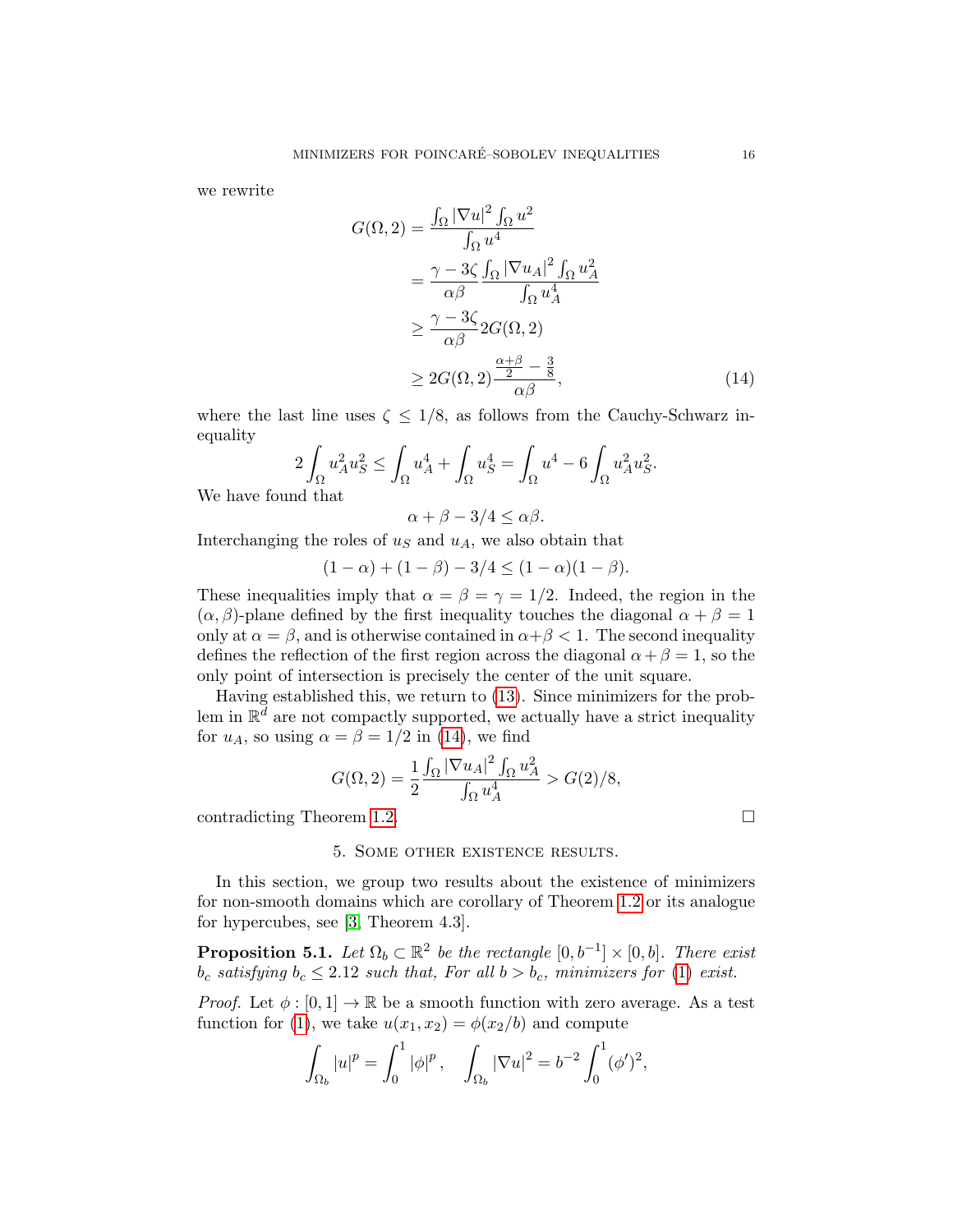so

$$
\frac{\int_{\Omega_b} |\nabla u|^2 \int_{\Omega_b} u^2}{\int_{\Omega_b} u^4} = b^{-2} \frac{\int_0^1 (\phi')^2 \int_0^1 \phi^2}{\int_0^1 \phi^4},
$$

which is smaller than  $G(2)/4$  for sufficiently large b. Taking  $\phi(x) = \cos(\pi x)$ gives

$$
\frac{\int_0^1 (\phi')^2 \int_0^1 \phi^2}{\int_0^1 \phi^4} = \pi^2 \left(\frac{1}{2}\right)^2 \frac{8}{3} = \frac{2\pi^2}{3}.
$$

Therefore

$$
G(\Omega_b, 2) < G(2)/4
$$

as soon as

$$
b > \left(\frac{2\pi^2/3}{G(2)/4}\right)^{1/2} \sim 2.12\,,
$$

where we have used the numerical value  $G(2) \sim 5.8545$  (see [\[3,](#page-18-0) Table 1]). Numerically optimizing over anti-symmetric functions gives that there exists  $\phi$  with zero average satisfying

$$
\frac{\int_0^1 (\phi')^2 \int_0^1 \phi^2}{\int_0^1 \phi^4} \leq 6.1622,
$$

which gives a slightly better bound for  $b_c$ .

**Proposition 5.2.** Let  $\Omega_d$  be the d-dimensional hypercube. Minimizers for [\(1\)](#page-0-0) exist for  $d \geq 10$ .

*Proof.* Again, we take as a test function  $u(x) = \cos(\pi x_1)$  and compute

$$
T(d) = \frac{\int_{\Omega_d} |\nabla u|^2 \left(\int_{\Omega_d} u^2\right)^{2/d}}{\int_{\Omega_d} |u|^{2+4/d}} = \pi^2 \frac{\left(\int_0^1 \cos^2(\pi x) \, dx\right)^{1+2/d}}{\int_0^1 (\cos^2(\pi x))^{1+2/d} \, dx}
$$

$$
= \frac{\pi^2}{2^{1+2/d}} B(3/2 + 2/d, 1/2)^{-1}
$$

where  $B(x, y) = \Gamma(x) \Gamma(y) / \Gamma(x + y)$  is the Euler Beta function. From the first expression, we also see that  $T(d) \leq \pi^2$  for all d. On the other hand, for  $d \geq 3$ , we have (see e.g., [\[2\]](#page-18-4) or [\[10,](#page-19-6) Section 4.4])

$$
G(d) \ge S_d = \frac{d(d-2)}{4} \left| \mathbb{S}^d \right|^{2/d},
$$

where  $S_d$  is the sharp constant in the Sobolev inequality.

Thus,  $G(\Omega, d) < G(d)/4$  if d is such that

$$
T(d) < \frac{d(d-2)}{16} \left| \mathbb{S}^d \right|^{2/d}.
$$

Since the right hand side of this inequality grows linearly for large  $d$ , this is always satisfied for d sufficiently large. Explicitly, we check that

$$
\frac{11 \times 9}{16} |\mathbb{S}^{11}|^{2/11} = 10.246 > 9.293 = T(11).
$$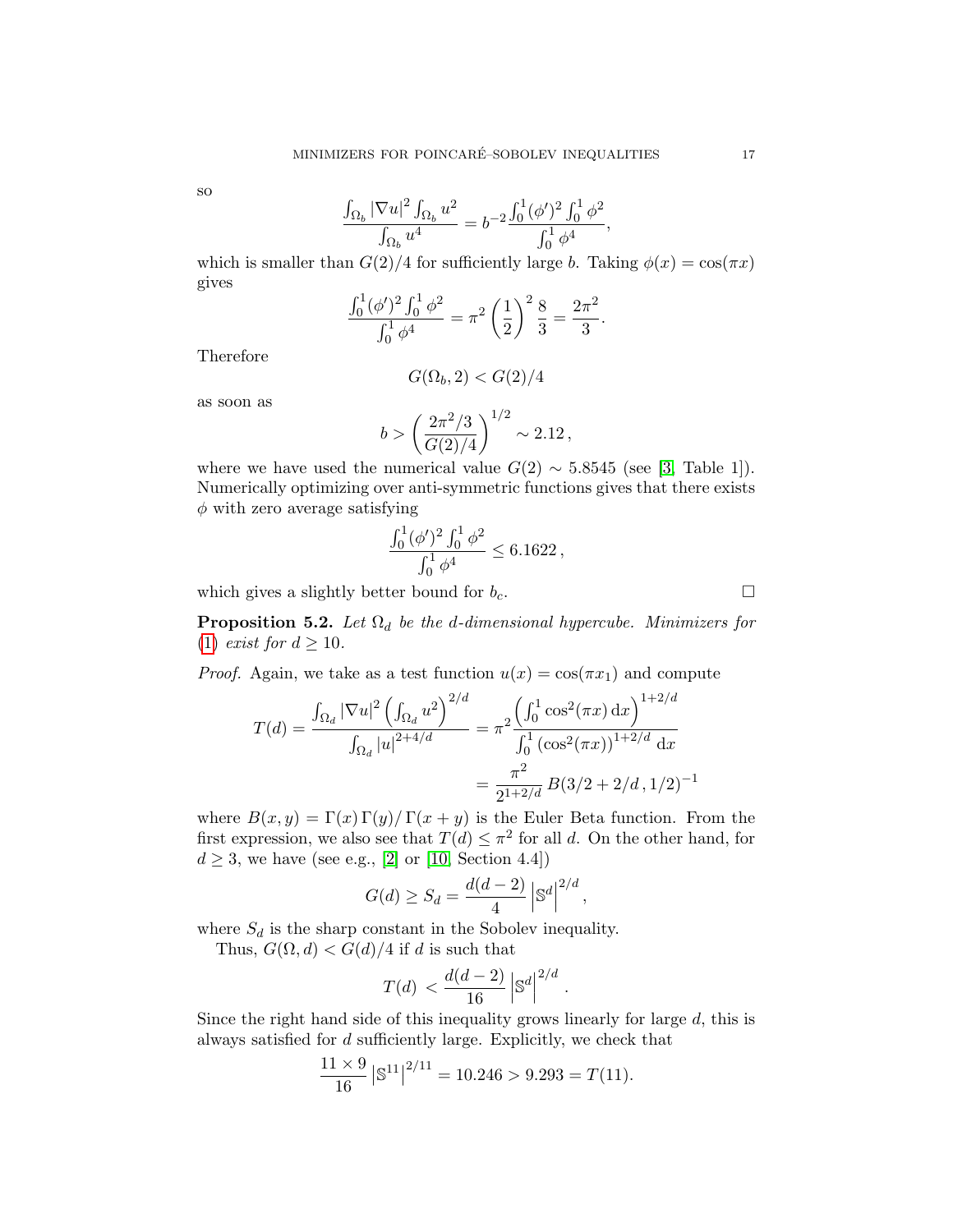Moreover, numerically we have (see [\[3,](#page-18-0) Table 1]) that  $T(10) \sim 9.233$  <  $G(10)/4 \sim 9.536$ , so minimizers exist for  $d = 10$ . For  $d \ge 11$ , we simply use the fact that  $S_d$  is increasing with d and

$$
T(d) \le \pi^2 < S_{11} \le S_d. \tag{}
$$

APPENDIX A. CRITICALITY OF  $p = 2/d$ 

In this appendix, we consider the generalized problem

$$
G_p(\Omega, d) = \inf_{H^1(\Omega)} \frac{\int_{\Omega} |\nabla u|^2 \left(\int_{\Omega} u^2\right)^p}{\int_{\Omega} |u - u_{\Omega}|^{2+2p}}, \quad 0 \le p \le 2/(d-2). \tag{15}
$$

The problem for  $p = 2/d$  is critical in the following sense.

**Theorem A.1.** Let  $\Omega \subset \mathbb{R}^d$  be a bounded domain with locally Lipschitz boundary. For all  $p \in [0, 2/d)$  a minimizer for  $G_p(\Omega, d)$  exists. For all  $p \in (2/d, 2/(d-2)), G_p(\Omega, d) = 0$  and no minimizer exists.

*Proof.* Non-existence for supercritical  $p$ . By scaling. Take the origin in the interior of  $\Omega$ ,  $\phi \in C_c^{\infty}$  with zero average. For sufficiently large  $\lambda > 0$ , the support of  $u_{\lambda} \equiv \phi(\lambda)$  is in  $\Omega$ . We compute

$$
\frac{\int_{\Omega}|\nabla u_{\lambda}|^2\left(\int_{\Omega}u_{\lambda}^2\right)^p}{\int_{\Omega}|u_{\lambda}|^{2+2p}}=\frac{\lambda^{2-d}\int_{\mathbb{R}^d}|\nabla\phi|^2\left(\lambda^{-d}\int_{\mathbb{R}^d}\phi^2\right)^p}{\lambda^{-d}\int_{\mathbb{R}^d}|\phi|^{2+2p}}=\lambda^{2-pd}C_{\phi}.
$$

This tends to zero when  $\lambda$  increases if  $p > 2/d$ .

**Existence for sub-critical p.** In this case, we prove existence of a minimizer sequence by showing that minimizing sequences can not concentrate in small sets. As in the proof of Theorem [1.1,](#page-1-1) if a minimizing sequence has no convergent subsequence, we obtain from Lemma [2.1,](#page-2-1)

$$
G_p(\Omega, d) \ge \liminf_{\delta \to 0} G_p(\Omega, d, \delta).
$$

Now, we show that

<span id="page-17-0"></span>
$$
G_p(\Omega, d, \delta) \ge C_{p,\Omega} \delta^{dp-2},\tag{16}
$$

with some constant  $C_{p,\Omega} > 0$  depending only on p, the dimension d and the Lipschitz constant of  $\Omega$ .

First of all, by using Hölder's inequality for  $f = |u|^{2+2p}$ ,  $g = 1$  in the denominator,

$$
\inf_{u \in H_0^1(B(0,1))} \frac{\int |\nabla u|^2 \left(\int u^2\right)^p}{\int |u|^{2+2p}} \ge \left(\frac{\mu_1}{\omega_d}\right)^{\frac{2-pd}{2+d}} G(d)^{\frac{1+p}{1+2/d}} > 0,
$$

with  $\mu_1$  the first Dirichlet eigenvalue of  $B(0, 1)$  and  $\omega_d$  the volume of  $B(0, 1)$ . By scaling, if  $B(s,\delta) \subset \Omega$ ,

$$
\inf_{u \in H_0^1(B(s,\delta))} \frac{\int_{\Omega} |\nabla u|^2 \left(\int_{\Omega} u^2\right)^p}{\int |u_{\Omega}|^{2+2p}} \ge \delta^{dp-2} \left(\frac{\mu_1}{\omega_d}\right)^{\frac{2-pd}{2+d}} G(d)^{\frac{1+p}{1+2/d}}.
$$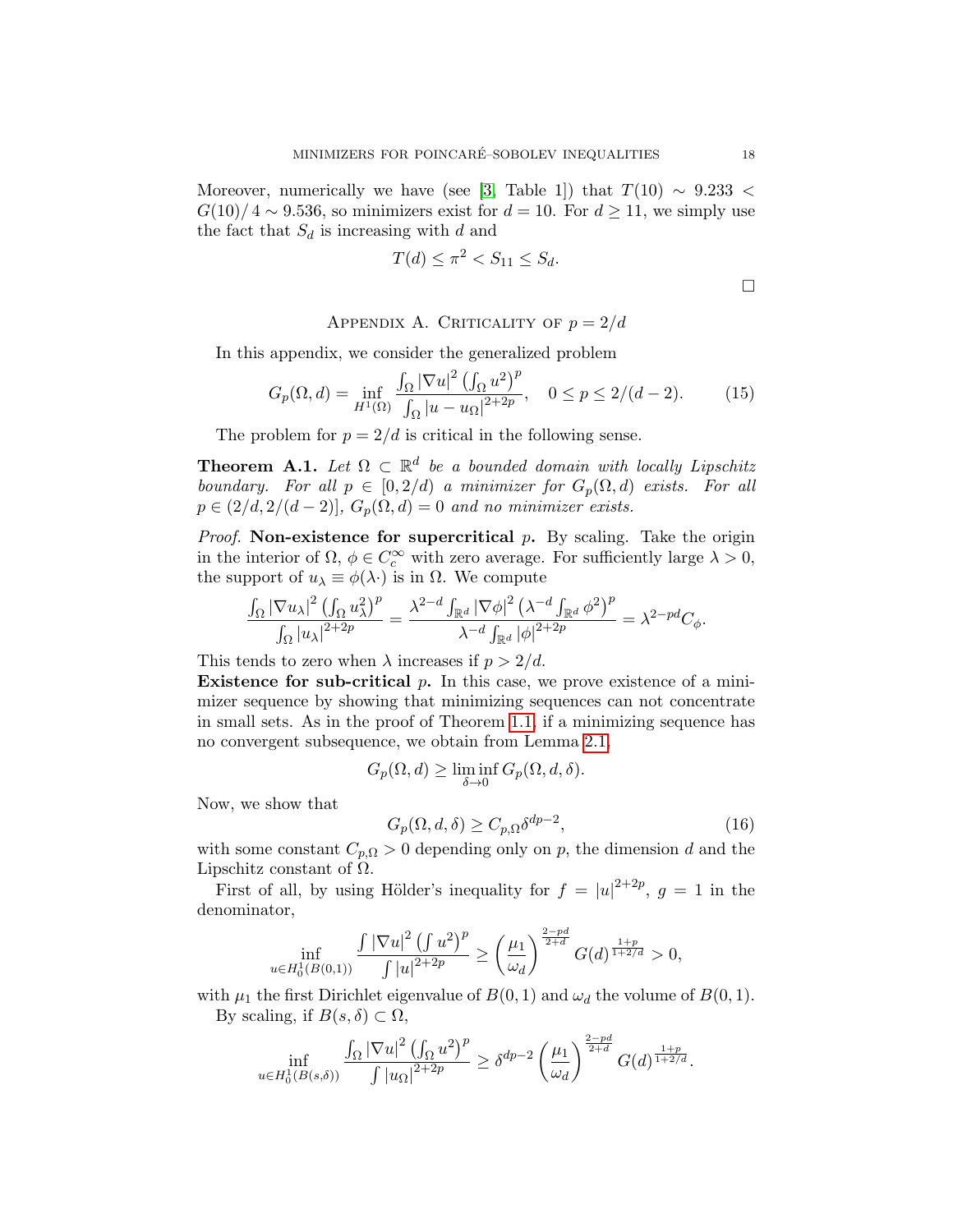Otherwise, by replacing  $\delta$  with  $2\delta$ , we may assume that s is on the boundary. In this case we assume that  $\delta$  is small enough such that  $B(s, 2\delta) \cap \partial\Omega$ is the graph of a Lipschitz function over some hyperplane passing through s. We chose coordinates such that this hyperplane coincides with  $x_1 = 0$ . and write

$$
(x_1, x_t) \in \Omega \cap B(s, 2\delta) \Leftrightarrow (x_1, x_t) \in B(s, 2\delta)
$$
 and  $x_1 > h(x_t)$ ,

for some Lipschitz function h. We define f with support in  $B(s, 2\delta) \cap \mathbb{R}^d_+$ by  $f(x_1, x_t) = v(x_1 + h(x_t), x_t)$ . As before, this change of variables has unit Jacobian and, by definition of a Lipschitz domain [\[1,](#page-18-5) Chapter IV], the distributional derivative of  $h$  is bounded by the Lipschitz constant  $L$ . Therefore,

$$
\frac{\int_{\Omega} |\nabla v|^2 \left(\int_{\Omega} v^2\right)^p}{\int_{\Omega} |v|^{2+2p}} \ge \frac{1}{(2+2L)^2} \frac{\int_{\mathbb{R}_+^d} |\nabla f|^2 \left(\int_{\mathbb{R}_+^d} f^2\right)^p}{\int_{\mathbb{R}_+^d} |f|^{2+2p}} \times \frac{1}{(2+2L)^2} 2^{-p} \delta^{dp-2} \left(\frac{\mu_1}{\omega_d}\right)^{\frac{2-pd}{2+d}} G(d)^{\frac{1+p}{1+2/d}}.
$$

This proves [\(16\)](#page-17-0). Thus, if a minimizing sequence does not have a convergent subsequence,

$$
G_p(\Omega, d) \ge \liminf_{\delta \to 0} G_p(\Omega, d, \delta) = +\infty,
$$

which is clearly a contradiction.  $\Box$ 

### **ACKNOWLEDGMENTS**

The work of R.B. and C.V. has been supported by Fondecyt (Chile) Project  $#$  116–0856. The work of H. VDB. has been partially supported by CONICYT (Chile) (PCI) project REDI170157 and partially by Fondecyt (Chile) Project  $\#$  318–0059

#### **REFERENCES**

- <span id="page-18-5"></span>[1] R. A. Adams, Sobolev spaces, Pure and applied mathematics 65, Academic Press, New York (1975).
- <span id="page-18-4"></span>[2] W. Beckner, Estimates on Moser embedding, Potential Anal. 20 (2004), no. 4, 345– 359.
- <span id="page-18-0"></span>[3] R. D. Benguria, C. Vallejos and H. Van Den Bosch, Gagliardo-Nirenberg-Sobolev inequalities for convex domains in  $\mathbb{R}^d$ , preprint ArXiv 1802.01740.
- <span id="page-18-1"></span>[4] H. Brezis and E. Lieb, A relation between pointwise convergence and convergence of functionals, Proc. Amer. Math. Soc. 88, N.3, (1983).
- <span id="page-18-2"></span>[5] H. Brezis and L. Nirenberg, Positive solutions of nonlinear elliptic equations involving critical Sobolev exponents, Commun. Pure Appl. Math XXXVI 437–477, (1983).
- <span id="page-18-3"></span>[6] H. L. Cycon, R. G. Froese, W. Kirsch, and B. Simon, *Schrödinger operators, with* Applications to Quantum Mechanics and Global Geometry, Springer-Verlag Berlin Heidelberg (1987).